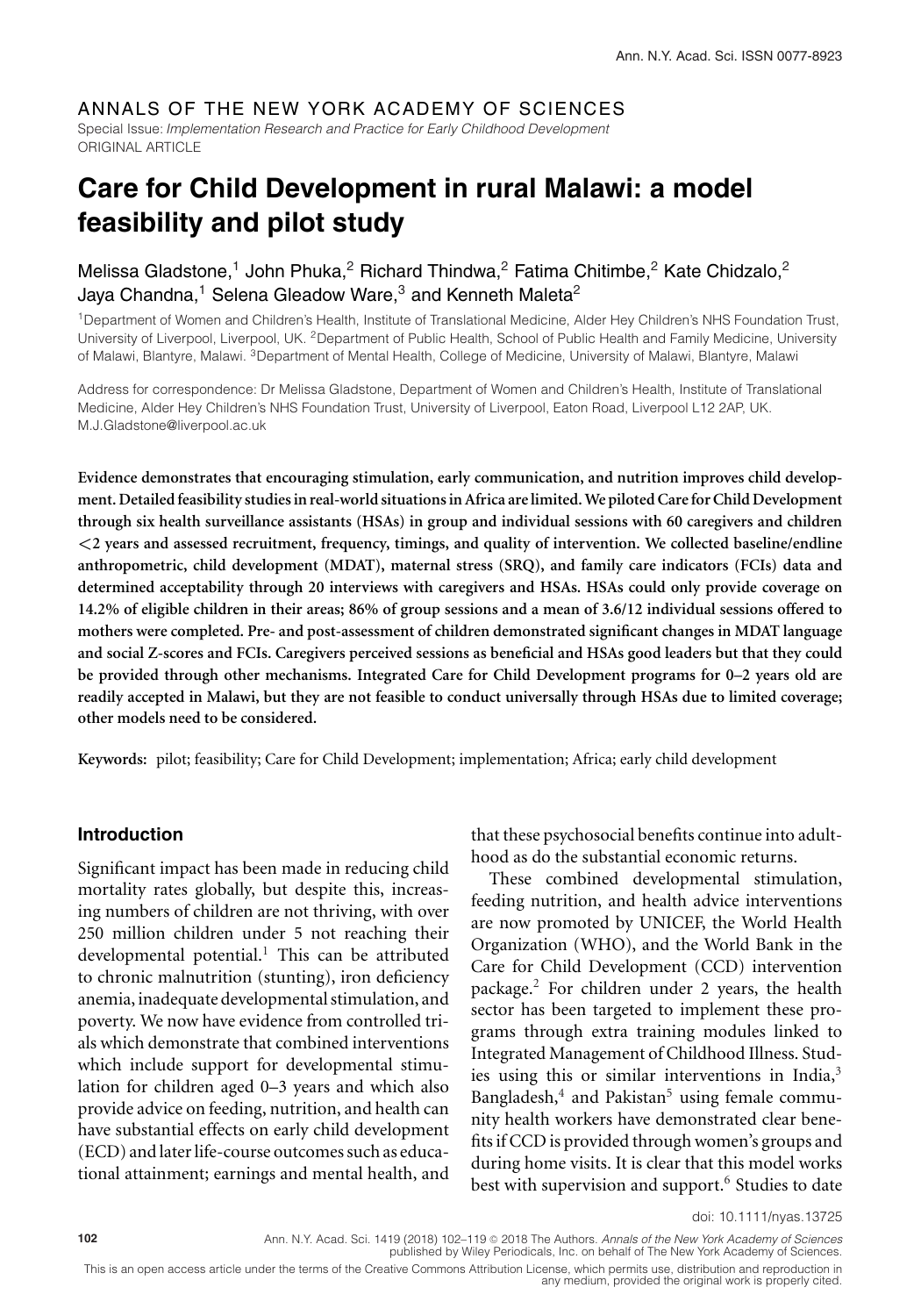in African settings have either used high-intensity programs with highly trained workers in home visits (South Africa)<sup>7</sup> or with high-risk groups (HIV<sup>+</sup> children) in Uganda.<sup>8</sup> All research studies have used financial incentives (stipends) with paid research workers implementing the interventions. It is difficult to know whether this will be sustainable in the longer term. With this in mind, there has been an ongoing call from academics and global agencies (WHO, UNICEF, World Bank, and others) to investigate not only the effectiveness of child health interventions, but also to understand approaches to ensure continuity of care in the community under "real life" and implementation of these interventions within health and service systems.<sup>9</sup> Recently, global experts in child mental health and early childhood development (ECD) have placed emphasis on research into effectiveness of early childhood interventions, task shifting, and the use of integrated services to deliver care in the top global health challenges.10 Despite this, there are few studies in African settings or elsewhere which have conducted detailed feasibility and pilot studies to understand the implementation of these developmental stimulation interventions in the early years within the existing health system structure. Without this evidence, there is a risk that this investment will be misdirected or ineffective if there is no evidence to understand what makes the intervention effective within the "real life" constraints of the existing community health systems in these contexts.

Malawi has a population of 16 million, of which 80% is rural, with high levels of stunting, poverty, and developmental delay.<sup>11</sup> Malawi's Ministry of Health (MoH) has a long standing system of health surveillance assistants (HSAs) who implement routine health care in all localities for community members with no specific service for women and children. The HSAs are a centrally recruited government-paid cadre.<sup>12</sup> HSAs' tasks include community health, family health, environmental health, prevention and control of communicable diseases, and community case management, including HIV, malaria, diarrheal diseases, pneumonia, and undernutrition.<sup>13</sup> An HSA is expected to serve a population of approximately 1000 people, but the size of their catchment population is often larger. Many HSAs are overstretched and have difficulties in balancing demands placed on them.<sup>13,14</sup> HSAs have 12 weeks training. Some supervision by senior HSAs does exist but is not incentivized or competency based. Malawi is one of the first African countries to have ECD support through Community-Based Child Care Centers for 3–5 years old supported by Ministry of Gender, Children, Disability and Social Welfare.<sup>15,16</sup> This does not support children younger than 3.<sup>17</sup>

The aim of this study was therefore to conduct a feasibility study to understand how the WHO UNICEF Care for Child Development intervention would perform when provided in a "real life" situation in Malawi. In this case, we aimed to understand the feasibility through the existing HSA system (the system which reaches the most families at community level) when conducted in both groups and individual sessions in rural and urban settings in Malawi.

### **Methods**

In this study, we used the Medical Research Council (MRC) Framework for complex interventions $17$  particularly utilizing the developmentintervention–evaluation process to understand the feasibility of the CCD with HSAs in rural and urban Malawian settings.

Our wider study had three phases. First, phase I, the development phase, enabled us to understand the present situation with regard to the evidence base through a literature review and then qualitative work with parents and caregivers to understand the situation with regard to the care, feeding, and stimulation of children under the age of 2 in rural and urban Malawian settings to make sure that we adapted the training materials appropriately. This is published elsewhere (under further review).<sup>18</sup> Phase II consisted of testing the feasibility of delivering the CCD package using methodologies for pilot studies.<sup>19</sup> This enabled us to undertake fidelity measurements of intervention provision with children and mothers in rural and urban settings in Malawi when provided through HSAs in group and individual sessions and also enabled us to gain information about the validity of measures and the numbers needed for expected effect sizes in our study. Phase III aimed to evaluate the acceptability and effect of the intervention with both parents and professionals through qualitative interviews and focus groups as well as analysis of the results of the pilot phase. The latter two phases (phases II and III) are described in this paper and demonstrate a model which can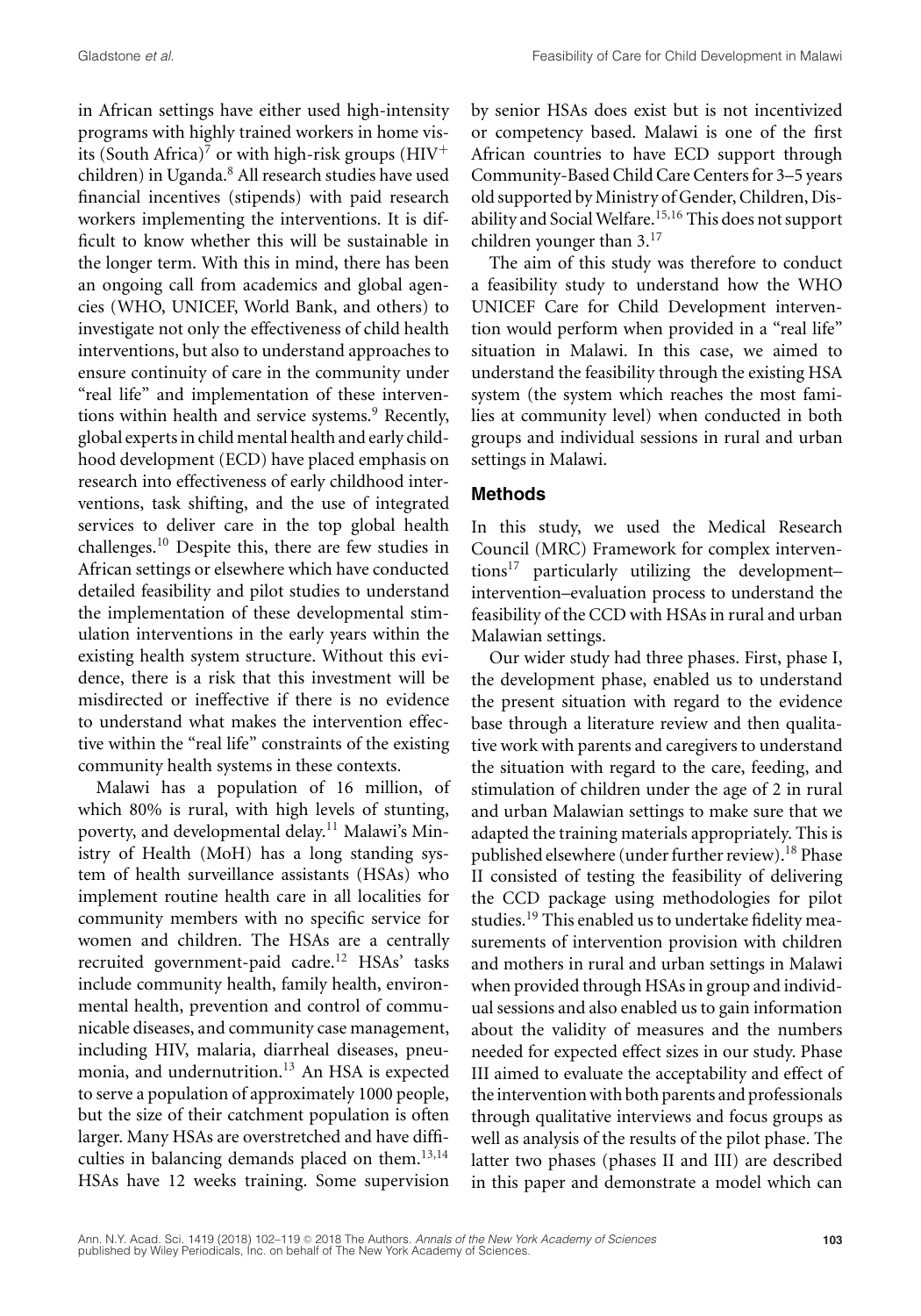work to evaluate similar complex interventions in ECD in other locations. The phases of this study are outlined in Figure 1.

### **Setting for study**

The study was undertaken in an urban and a rural setting of Malawi. The rural sites (Nankhumba villages and Kansiya) were in the district of Mangochi. This is an area with mixed fishing and agricultural which has a mixture of Christian and Muslim populations within the community. The urban site was Chilomoni district within Blantyre and included three areas in this district which varied as to how far away from the road they were. This community has a varied population, most who work within the city of Blantyre and are a more mobile population.

### **Phase I—development phase**

### *Adaptation of the Care for Child Development package for the Malawian context*

In order to adapt and create modules for the CCD implementation package for Malawi (Supplementary Fig. S1A and B, online only), we conducted extensive qualitative work through focus groups and interviews with over 180 parents, caregivers, and health workers to understand the contextual situation with regard to the responsive care of children under 2 years in the same rural and urban contexts as the rest of the study. This work is submitted for publication at present (REF). We formulated a core team of reviewers (J.P., M.G., K.C., R.T., and P.C.) and made a decision to adapt training materials from the Caring for the Child's Healthy Growth and Development as our qualitative work identified the importance of linking nutrition and water, sanitation and hygiene advice to developmental stimulation and responsiveness advice. We conducted a stakeholders meeting where the results from the qualitative study were fed back to stakeholders from MoH, Ministry of Gender and Social Welfare, Ministry of Education, the Office of the President of the Cabinet for Nutrition, as well as leads from UNICEF, WHO, and Save the Children. We utilized information from this meeting to formulate our final themes for 12 groups and adapt the training package accordingly. These themes are outlined in the lead themes for the group sessions shown in Supplementary Figure S1A and B (online only). Our core team gained consensus on the structure of the groups and finalized a training workshop plan.

We conducted a training for six HSAs (three rural and three urban) of the adapted package alongside two trainers from Ministry of Health and Nutrition. During the training, we audio-recorded the sessions to gain valuable feedback on the materials and training for future adaptation.

### **Phase II—piloting phase**

### *Understanding potential coverage of the training*

We conducted a census in each area of the study through a house to house survey where all children under the age of 2 years at the time of recruitment who lived in the catchment areas of Nankhumba and Kansiya (Mangochi) and Chilomoni Central, Sigerere or Chibwana (Blantyre) were identified. This provided us with information as to the potential number of children and their families who might be eligible to be provided with the CCD training.

**Sampling.** A sample size of 60 participants (30 rural and 30 urban) was chosen for piloting as this number would allow enough numbers to pilot the training sufficiently and to aid in power calculations for a larger study in future. After training, recruitment, and prepilot assessment, all six HSAs (one for each 10 participants) were given instructions to "provide at least 2 groups a month (12 groups in 6 months) and 2 visits a month for each participant (120 visits in 6 months)" and were told that they could choose both the location and time of the groups and visits. Therefore, the total number of potential groups and visits which could have been undertaken between all six HSAs in the two locations combined would have been 72 groups and 720 visits. HSAs were encouraged to bring play materials to the groups, were provided with the Child's Healthy Growth and Development training materials, the adapted package of group topics for the 12 groups, and the CCD checklists for completion during each group or individual session.

**Recruitment of parents and children from 0 to 2 to the pilot study.** We then utilized a computer generated randomization process for identifying a pilot sample of these children and their parents to take part in the pilot study. Community sensitization was conducted in both sites which involved group workshops with community leaders (religious and otherwise) and chiefs where information about the study was provided. Information leaflets were both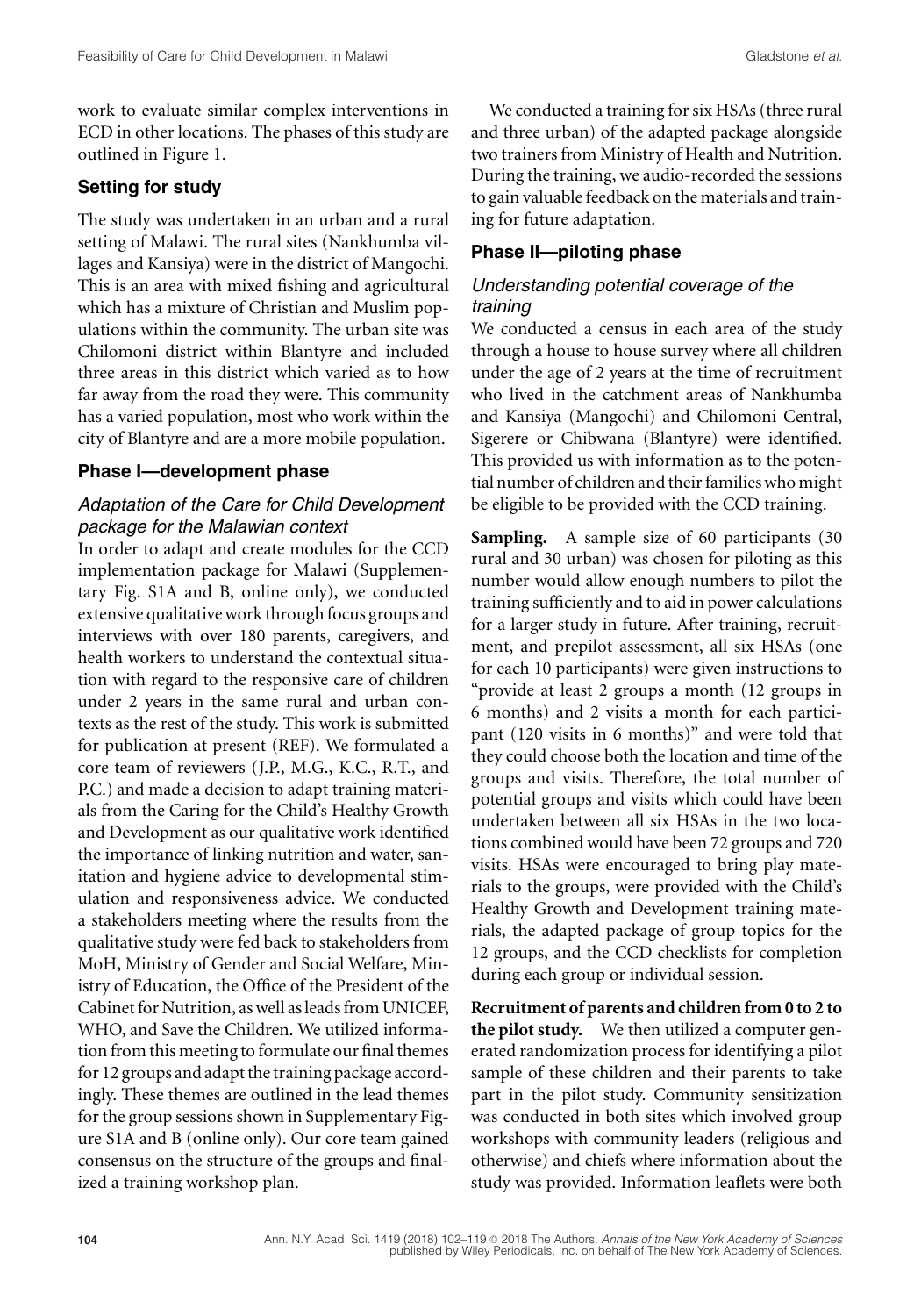

**Figure 1. Phases and processes of work undertaken in the Malawi CCD feasibility and pilot study.**

provided and read out to all parents who were randomly identified to take part in the study.

**Exclusion and inclusion factors.** We aimed to include as many children in this study as possible and therefore had limited exclusion factors. These included; any parent who refused to take part in the study and any child who was ill at the time of piloting the intervention.

**Pre and postpilot evaluation of children from 0 to 2 years.** We measured baseline demographic data using the standard data collection forms for the Demographic and Health Survey (DHS) Malawi 2010 which included information on age and sex of  $child<sub>1</sub><sup>20</sup>$  (educational level, occupation, and socioeconomic status using the World Bank/DHS principal components<sup>21</sup>).

Collection of anthropometric data: All children in the study were measured for length, weight, mid

upper arm circumference, and head circumference using standard anthropometric techniques<sup>22,23</sup> as recommended by the WHO. The weight of the child was taken using an electronic infant weighing scale (SECA 735). A length was done using a seca 210 measure mat, recorded to the nearest 1 mm and a head circumference used a nonstretchable plastic tape, recorded to the nearest 1 mm.

Collection of child development, family care, maternal stress, and responsive feeding interaction: All children were also assessed using the Malawi Developmental Assessment Tool (MDAT)—a wellvalidated and sensitive measure of child development for children from 0 to 5 years which is adapted specifically to the rural Malawian context.<sup>24</sup> This tool provides information in four domains of development; gross motor, fine motor, language, and social development with cognitive development being assessed across the domains. It has a total of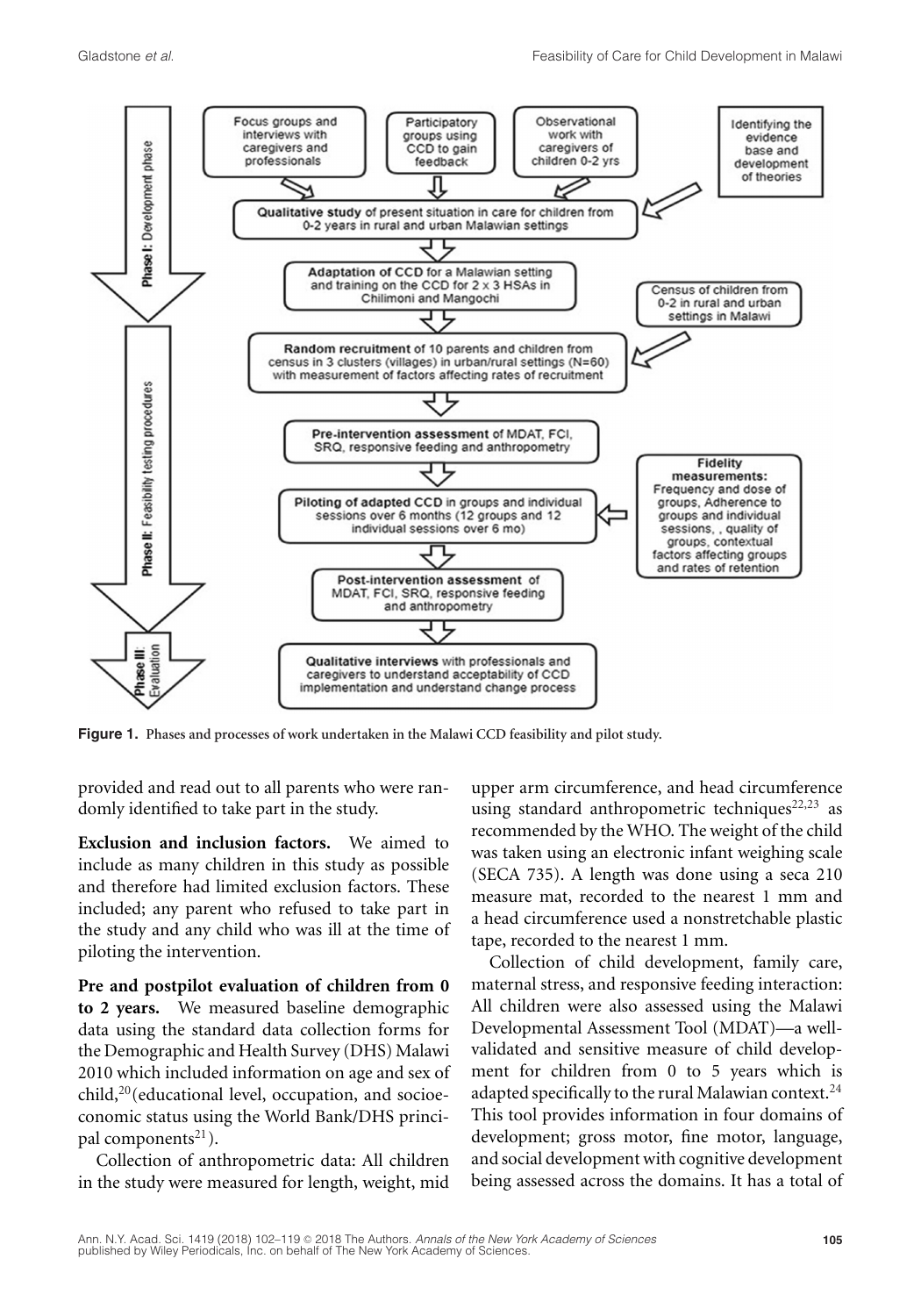136 items which are scored against a norm created on over 1400 children in Malawi in 2008 to provide Z-scores for each domain of development.

Family care indicator  $(FCI)^{25}$  is a brief tool for measuring the home situation and amount of stimulation in the home. It is measured through three components; FCI1 (the availability of household playthings), FCI2 (availability of books and magazines around the house), and FCI3 (reported interaction with children). A raw score was created by adding up the positive answers in each of the areas considered. We used the Self-Reporting Questionnaire  $(SRQ)^{26}$  for measuring maternal stress and mental health. The SRQ is a brief measure of psychiatric symptoms designed by the WHO to be used across cultures.<sup>27</sup> It has been well validated, translated, and back translated for use in Malawi<sup>26</sup> with recent study validating it against depressive episodes in mothers of infants attending for measles vaccination in a hospital setting in Malawi.<sup>26</sup> The SRQ is scored out of 20. A cutoff of 7 is used for a "current major depressive episode" and 8 for "any depression" (current major or minor depressive episode). Both the FCI and the SRQ have been validated and adapted for use in Malawi.

Data on responsive caregiver–child feeding interaction were collected as a pilot using a tool validated in South Africa by Tomlinson and Molteno.<sup>28</sup> This tool gains observational information through a video recording of a feeding interaction on "eye contact, following cues, showing love, communication, intrusiveness and synchronicity." This is then scored using a scoring manual with specific explanations for each area. Validation of this tool through face, content, and concurrent validity was conducted during this study, but results will not be reported on in this paper and are the subject of a future paper.

For any child who died during the study, verbal autopsy tools were used to formalize an understanding of the cause of death.<sup>29</sup>

**Measurement of fidelity (frequency, dose, and adherence).** We measured fidelity using measures adapted from the recent PEDS trial.<sup>5</sup> For each session, HSAs filled out a data collection form which provided information on fidelity dosage (location and timings of individual and group sessions, numbers of participants), scheduling of sessions, cancellation of sessions, number of mothers present at the sessions, and barriers to attendance (adherence), as well as information on other relevant contextual factors that may have affected running or attendance of the session. This information was then given to the research assistants on a monthly basis.

*Quality assessment*. Two research assistants who were well trained in the CCD package visited two groups and two individual sessions for each of three community healthcare workers in each area to measure fidelity adherence to the CCD curriculum. At these sessions, information was recorded about the quality of the sessions. This included specific information on their general management and knowledge, as well as whether they had done a demonstration, explained the advice, encouraged and praised the mothers and reviewed and checked knowledge at the end of the session.

#### **Phase III—evaluation phase**

### *Caregiver and HSA narratives and supervisory visit*

In order to understand whether the CCD intervention could be effective, we undertook further qualitative work to understand the perspectives and views of both the users (caregivers) and service providers (HSAs). The sampling framework for the interviews and focus groups is shown in Supplementary Table S1 (online only). We aimed to gain information from primary caregivers through the use of a semistructured interview topic guide, which covered the barriers and facilitators to taking part in the groups (time, location, environment, community and partner views); satisfaction with the training and the sense of competence of the caregivers who took part. Topics for community healthcare workers also covered satisfaction with training, incentives, other roles, views of the community, and role in early childhood development work. All interviews and focus groups were audio-recorded, translated, and transcribed. The written recorded views of the research assistants who worked as supervisors attending monthly group and individual meetings were also recorded and reviewed.

**Data entry.** All quantitative data were entered into a Magpi data system<sup>30</sup> by a data entry clerk and exported to SPSS version 25 (see Ref. 31) All qualitative data were transcribed in word and then placed in NVIVO-10 (see Ref. 32) for coding of transcripts.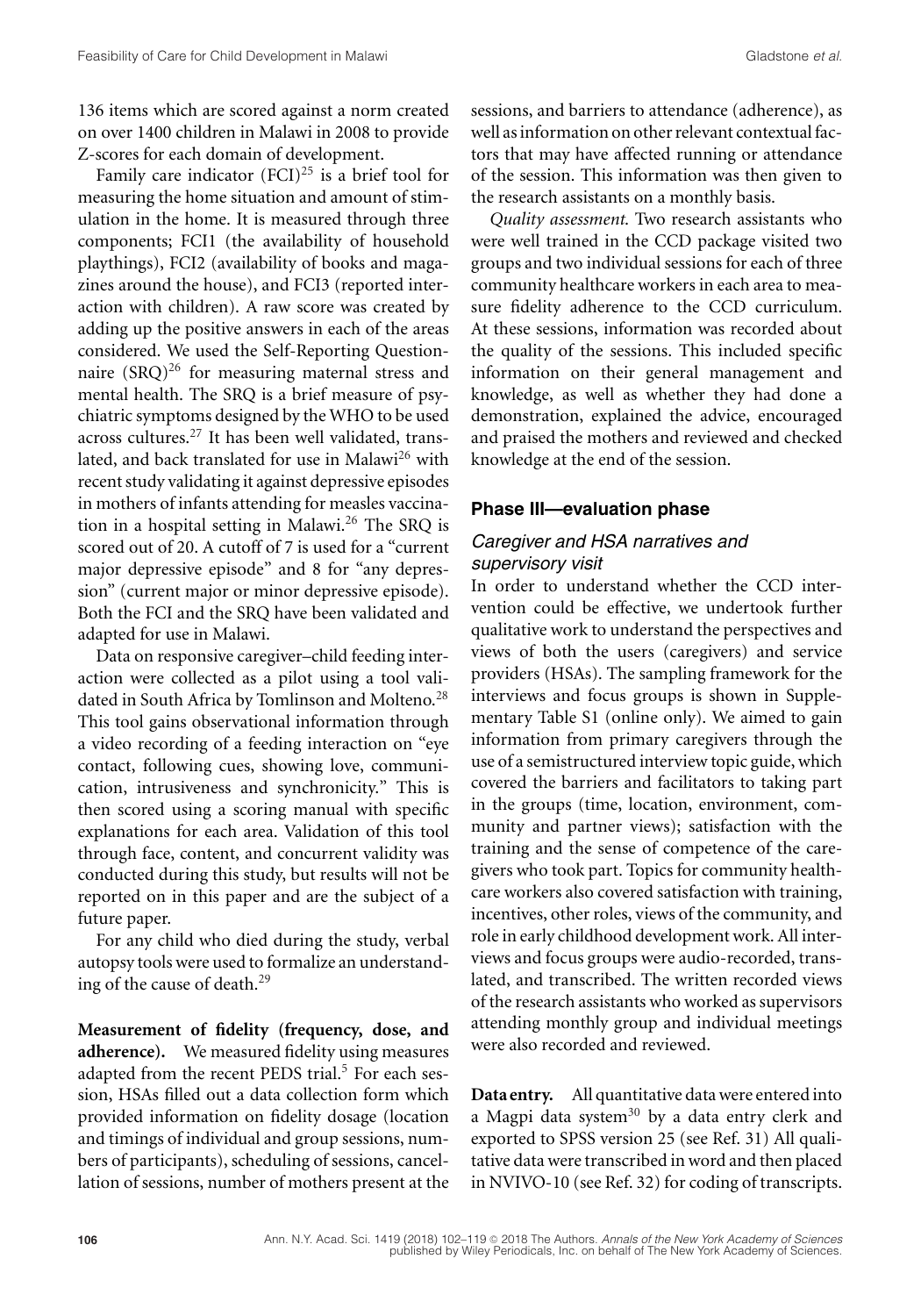**Data analysis.** All quantitative data were analyzed using SPSS version 25. The World Bank Wealth Index was created through a multiple assets analysis.<sup>33</sup> Other basic demographic data were analyzed using descriptive analyses. Data on outcomes were analyzed using Wilcoxon Rank Sum or paired *t*-tests.

**Ethics.** This study was approved by the University of Liverpool Research Ethics Committee (RETH000536) as well as the College of Medicine Research Ethics Committee in Malawi (P.03/12/1193). We gained prior informed consent from the community leaders as well as written consent from each individual who took part prior to any data collection. We provided each individual with an information leaflet relating to the study, which we read out to him or her again prior to consent. Participants signed (or fingerprint stamped with a witness) an individual informed consent form prior to being enrolled in the study.

### **Phase I results—development phase**

### *Adaptation of the Care for Child Development package for the Malawian context*

After our core group meetings and adaptation processes, the structure for each group session was similar to that utilized in the PEDS trial<sup>5</sup> (Supplementary Fig. 1A and B online). Each group had one of 12 beginning themes (part 1) which was created after the qualitative work outlined in our previous papers. These themes are shown in Supplementary Figure 1B (online). The format and structure of the groups included a thematic opener, a discussion about feeding, play, and hygiene provided by the HSA, and then a chance for a modeling session by one of the mothers in front of the other mothers with facilitation by the HSA. The session then ended with positives and praise, further discussion, and a prayer.

## **Phase II results—piloting phase**

### *Coverage of the CCD pilot trainings*

Within the catchment area of the six community healthcare workers, there was a total population of 11,670 with 420 children (between the ages of 0 and 2 years) eligible for the study. Our random sample of 60 children who were recruited to the pilot study therefore represented only 14.2% (60 of 420) of the population eligible within the catchment area. The HSAs made it clear that they would not have time

to take on more groups than this within their work plans.

Recruitment. 98.3% (59 of 60) of mothers approached randomly agreed to take part in the study. One mother refused to take part following recruitment as she was not happy having a male worker visit her house on a one to one basis due to concerns regarding her husband. One child in Mangochi died after the commencement of the pilot groups and two children in Chilomoni were not traceable for follow up, leaving 56 participants with pre- and postpilot data. A consort diagram is shown in Figure 2.

**Pre- and postpilot data.** Baseline demographic data (Table 1) indicated the sample had a similar demographic to the overall population (as provided by the Demographic and Health Survey Malawi  $2010$ ).<sup>20</sup> Percentages of children in each group according to the World Bank wealth index were similar with the exception that the sample had a lower percentage of the most affluent population percentile. There were fewer women working and a higher proportion of parents with completed secondary education in comparison to the DHS population. Forty-seven percent of our sample was male, with similar nutritional characteristics to the general population of children under 5.

### **Change in child development, family care, maternal stress, and responsive feeding outcomes**

Despite the small numbers  $(N = 54)$  and wide confidence intervals, there were significant changes in pre- and post-MDAT language and social Z-scores over the 6-month period. There were also significant changes in the FCIs both in FCI1—the availability of household playthings and FCI3—the reported interaction with children but not on FCI2 (availability of books and magazines around the house) (Table 2).Maternal stress (SRQ 20) did not show any significant change from the beginning to the end of the study. It may be important to note that our mean score was 4.24 with 12 women scoring over *>*8 (20%), the threshold indicative of the presence of a common mental disorder such as depression. We do not report on the responsive feeding interaction scale at this time as we are waiting for further validation results prior to doing so in another paper.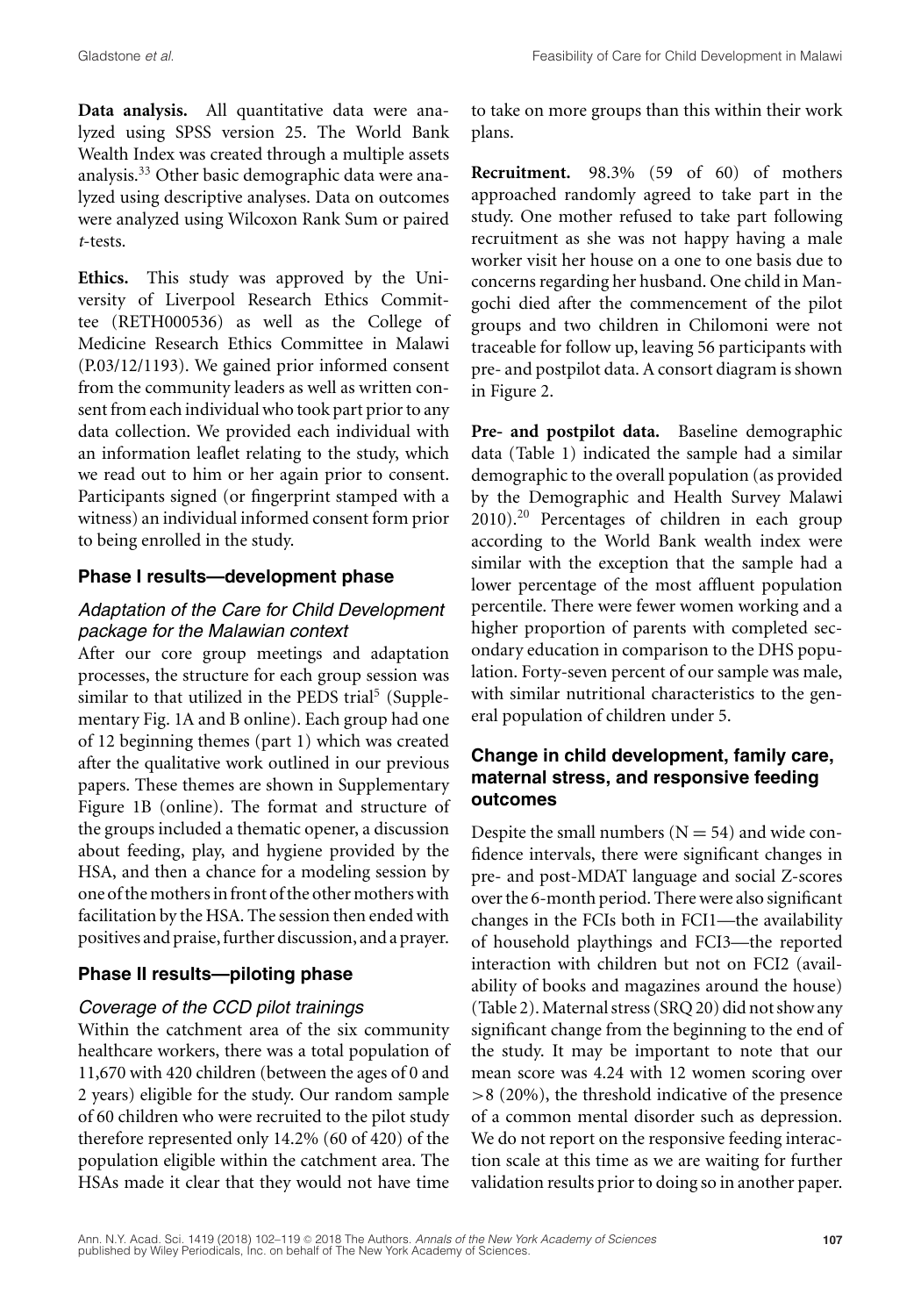

**Figure 2. Consort diagram to show flow of participants through the pilot CCD study.**

#### *Measurements of fidelity*

**Frequency and dose.** Although there was the potential for the HSAs to conduct a total of 72 group sessions and 720 individual sessions, 62 of 72 (86% of expected) group sessions and an average of 3.6 of 12 (30%) individual sessions were completed in the 6-month period (Table 3). An average group contained 6.3 women (3–10) and lasted 45 min (group) and 30 min for individual sessions. It took an average of 12.5 min to reach the location of the session by foot or bicycle. Locations included local homes, churches, schools, and the chief's house. Slightly more groups were offered in Mangochi than Chilomoni (Table 3). Barriers to community healthcare workers undertaking the intervention included other priorities (e.g., vaccine, child health week, or HIV campaigns), incentives by research studies to do other work or get training (e.g., African medical research foundation), antiretroviral provision spot checks and supervision, and other general responsibilities.

**Adherence to sessions.** The mean attendance of group sessions by mothers was similar in both locations with mothers attending on average six groups out of 12. A higher percentage of caregivers in the urban setting (Chilomoni) (41.4%) managed to complete over 75% of group sessions offered in

comparison to a rural setting (Mangochi) (16.6%). Percentage of individual sessions completed in both sites was low with approximately one third of caregivers meeting with an HSA for most of the planned intervention sessions and two thirds of caregivers attending for 50% or more of the sessions. Barriers to attendance were multiple but included funerals, need to work and farm (particularly in the rainy season), and need to get governmental provided funds. In each group, the caregivers formed their own committee with a chairman and secretary which helped the groups to continue and form each month.

**Quality of visits.** The HSAs were good at encouraging and praising caregivers and explaining the advice. The knowledge of the HSA was felt to be good almost all the time; however, one of the HSAs described the perception that they "weren't fully equipped." Some commented that they were tired and sped up the sessions to finish as quickly as they could. Many HSAs complained that they felt they should be paid for the extra piece of work and that they should at least be paid for contacting the mothers and engaging with the mothers. HSAs brought their own materials to the group sessions less than half the time. These included cups, spoons, pegs, bottles or tins with beans, cloth dolls, and cars or phones made out of clay.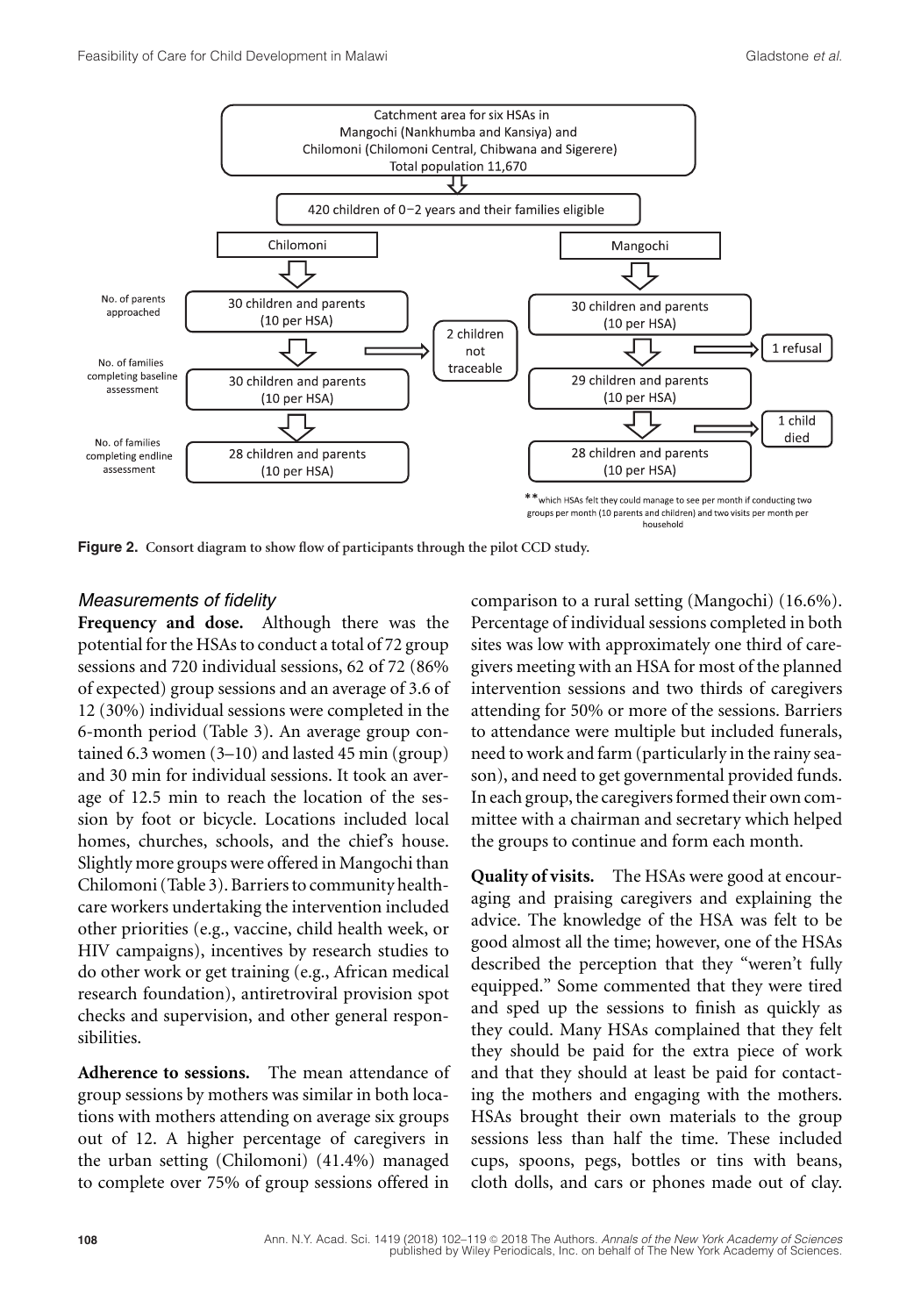|                           | Baseline characteristic |                    |                  | Study location N (%) |                 | <b>DHS</b>               |  |
|---------------------------|-------------------------|--------------------|------------------|----------------------|-----------------|--------------------------|--|
|                           | $N = 57^a$              | Indicator          | Blantyre         | Mangochi             | Total N $(\% )$ | comparison <sup>32</sup> |  |
|                           | SES (wealth index)      | Level 2            | 1(1.8)           | 9(15.7)              | 10(17.5)        | 18.8                     |  |
|                           |                         | Level 3            | 4(7.0)           | 6(10.5)              | 10(17.5)        | 19.6                     |  |
|                           |                         | Level 4            | 10(17.5)         | 1(1.8)               | 11(19.2)        | 19.6                     |  |
|                           |                         | Level 5 (richest)  | 9(15.7)          | 0(0)                 | 9(15.7)         | 23.4                     |  |
|                           | Marital status          | Married            | 23(40.3)         | 27(47.3)             | 50(87.7)        | 58.7                     |  |
|                           | Main carer in house     | Mother main carer  | 27(47.3)         | 27(47.3)             | 54 (94.7)       |                          |  |
|                           | Mother's age (years)    | $15 - 20$          | 6(10.5)          | 5(8.7)               | 11(19.2)        | $\overline{\phantom{m}}$ |  |
|                           |                         | $21 - 30$          | 20(35.1)         | 15(26.3)             | 35(61.4)        | $\overline{\phantom{0}}$ |  |
| Family<br>characteristics |                         | $31 - 40$          | 3(5.2)           | 5(8.7)               | 8(14.0)         |                          |  |
|                           |                         | $41+$              | $\boldsymbol{0}$ | 2(3.5)               | 2(3.5)          | $\overline{\phantom{0}}$ |  |
|                           | Mother's education      | None               | 1(1.8)           | 0(0)                 | 1(1.8)          | 15.2                     |  |
|                           |                         | Primary            | 11(19.2)         | 19(33.3)             | 30(52.6)        | 64.8                     |  |
|                           |                         | Secondary          | 15(26.3)         | 8(14.0)              | 23(40.4)        | 18.1                     |  |
|                           |                         | Tertiary           | 2(3.5)           | 0(0)                 | 2(3.5)          | 1.8                      |  |
|                           |                         | Unknown            | 0(0)             | 1(1.8)               | 1(1.8)          | $\equiv$                 |  |
|                           | Mother's occupation     | Housewife          | 17(31.4)         | 4(7.0)               | 21(36.8)        | 17.4                     |  |
|                           |                         | Businesswoman      | 5(8.7)           | 9(15.7)              | 14(24.6)        | 55.5                     |  |
|                           |                         | Farmer             | 1(1.8)           | 13(22.8)             | 15(26.3)        | N/K                      |  |
|                           |                         | Student            | 3(5.2)           | 0(0)                 | 3(5.2)          | N/K                      |  |
|                           | Antropometry            | $WAZ \leftarrow 2$ | 3(5.2)           | 4(7.0)               | 7(12.3)         | 11.8                     |  |
|                           |                         | $WAZ \leftarrow 3$ | 0(0)             | 2(3.5)               | 2(3.5)          | 3                        |  |
|                           |                         | $LAZ \leftarrow 2$ | 7(12.2)          | 4(7.0)               | 11(19.2)        | 47.1                     |  |
|                           |                         | $LAZ \leftarrow 3$ | 4(7.0)           | 2(3.5)               | 6(10.5)         | 19.6                     |  |
| Child<br>characteristics  |                         | $WLZ \leftarrow 2$ | 1(1.8)           | 2(3.5)               | 3(5.2)          | $\overline{4}$           |  |
|                           |                         | $WLZ \leftarrow 3$ | 1(1.8)           | $\mathbf{0}$         | 1(1.8)          | 1.5                      |  |
|                           |                         | <b>WAZ</b>         | $-0.39(0.84)$    | $-0.50(1.37)$        | $-0.45(1.14)$   | $-1.8$                   |  |
|                           |                         | LAZ                | $-1.18(1.4)$     | $-0.31(1.46)$        | $-0.72(1.52)$   | $-0.8$                   |  |
|                           |                         | <b>WLZ</b>         | 0.35(1.22)       | $-0.43(1.22)$        | $-0.09(1.27)$   | 0.3                      |  |

#### **Table 1. Baseline demographics of 57 participants who completed the Care for Child Development pilot study**

*<sup>a</sup>*Two mothers did not complete the intervention sessions and are therefore not included in the analysis and are counted as "missing."

Caregivers consistently brought materials to almost all meetings which included cloth dolls, shaker bottles with groundnuts inside, cups, spoons, and plastic balls.

#### **Phase III results—evaluation phase**

In this final phase of work, we undertook qualitative work to further understand the acceptability and feasibility of the intervention. Interviews with caregivers, community healthcare workers, and the research assistants identified a number of core themes, summarized in Table 4. Table 4 outlines some of the quotes which illustrate the main themes that were derived from this work.

#### *Caregiver narratives*

We conducted 20 caregiver interviews (10 rural and 10 urban) which were done in caregiver's houses.

**Caregiver–child interaction.** Caregivers consistently identified examples of the way in which the program had affected their relationship and interactions with the child. Examples of a change in understanding might be,

*we would just put children on our backs without even considering that they are people* (PC Mangochi);

and an example of a learning point from the groups might be,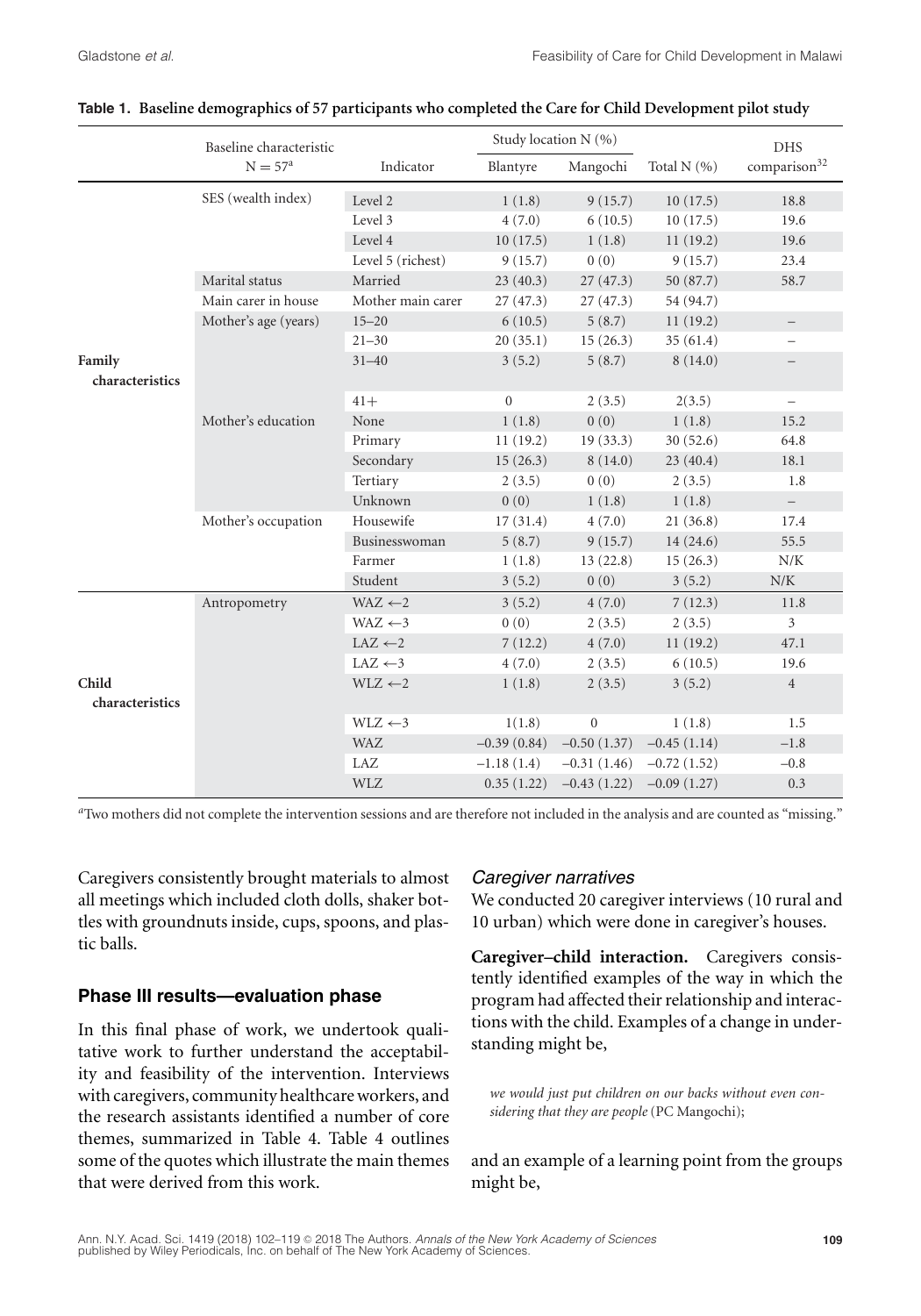|                                    | Preintervention<br>Z-score | Postintervention<br>Z-score | Change in<br>score | 95% confidence<br>interval | P value |
|------------------------------------|----------------------------|-----------------------------|--------------------|----------------------------|---------|
|                                    |                            |                             |                    |                            |         |
| Malawi developmental               |                            |                             |                    |                            |         |
| assessment tool $N = 56$           |                            |                             |                    |                            |         |
| Gross motor                        | 0.86                       | 1.39                        | 0.53               | $-1.96$ to 0.90            | 0.45    |
| Fine motor                         | $-0.10$                    | 0.79                        | 0.89               | $-2.4$ to 0.64             | 0.25    |
| Language                           | $-0.02$                    | 1.88                        | 1.86               | $-3.4$ to $-0.03$          | 0.02    |
| Social                             | $-0.05$                    | 0.90                        | 0.94               | $-1.86$ to 0.02            | 0.04    |
| Family care inventory $N = 56$     |                            |                             |                    |                            |         |
| Availability of play things (FCI1) | 3.75                       | 5.27                        | 1.52               | $2.26 - 0.78$              | < 0.001 |
| Reported interaction with children | 3.88                       | 4.22                        | 0.53               | $0.97 - 0.10$              | 0.02    |
| (FCI3)                             |                            |                             |                    |                            |         |
| Self-reporting questionnaire       | 4.24                       | 4.96                        | 0.71               | $-2.06$ to 0.6             | 0.29    |
| $(total) N = 56$                   |                            |                             |                    |                            |         |
| Anthropometry $N = 56$             |                            |                             |                    |                            |         |
| WAZ (overall)                      | $-0.42(1.48)$              | $-0.91(1.22)$               | $-0.49$            | $(0.14 - 0.84)$            | 0.007   |
| LAZ (overall)                      | $-0.68(1.51)$              | $-1.67(1.88)$               | $-0.99$            | $(0.48 - 1.50)$            | < 0.001 |
| WLZ (overall)                      | $-0.06(1.68)$              | $-0.01$                     | $(0.47 - 0.45)$    | 0.996                      |         |

**Table 2. Table showing changes in Malawi developmental assessment tool, family care inventory, self-reporting questionnaire, responsive feeding interaction measure, and anthropometry**

*I have learnt . . . . . . . ..on how to relate with my child and be attentive towards him/her* (PC Chilomoni).

In terms of changes in the child, many caregivers also gave practical examples of the impact of the project on their children. This might include,

*I have noticed a change in their children and that they are much more aware* (PC Chilomoni),

or the fact that the child has better understanding,

*he is now able to know what something is. I am able to send him/her and he/she do exactly that* (PC Mangochi).

In terms of the effect of the program on the caregiver, there was more emphasis on this in the urban setting and mothers who did articulate changes within themselves were keen to talk about these and seemed to acknowledge them as important parts of the program. A sense of community support was one of the most central themes to caregivers with many commenting on how the program itself enabled links to be made and created an atmosphere of shared learning and understanding between caregivers. Many mothers explained that they also enjoyed the single (one-to-one) sessions as it gave them a chance to discuss things that they felt they could not reveal in public,

*it allowed me to be open* (PC Mangochi).

**Single (one-to-one) versus group sessions.** Many caregivers acknowledged that the single (one-toone) sessions were important as they allowed mothers to be more "open and honest" than in the group sessions; however, the importance of meeting in a group was also articulated. One mother mentioned the embarrassment that she had going to a group session,

*if we go to the session with a hungry child . . . . . . it wouldn't look good because it would look as if you are not taking proper care of your child.*

The group sessions were described as enabling a sense of empowerment and community with caregivers teaching and learning from one another,

*we got different views* (PC Chilomoni).

This peer support seemed key to caregivers positively appraising the program. According to the participants who were mothers, other family members, such as fathers seemed to have a positive view of the program, though this was often described by participants as occurring after the family member (often the father) was able to see the positive change in the child/mother, rather than from the outset.

**Community views.** This was a recurrent theme which was expressed by all caregivers. Participants explained that they felt there were some very negative views about the intervention itself (as expressed by the community). This was more evident among participants in the rural site and included comments such as,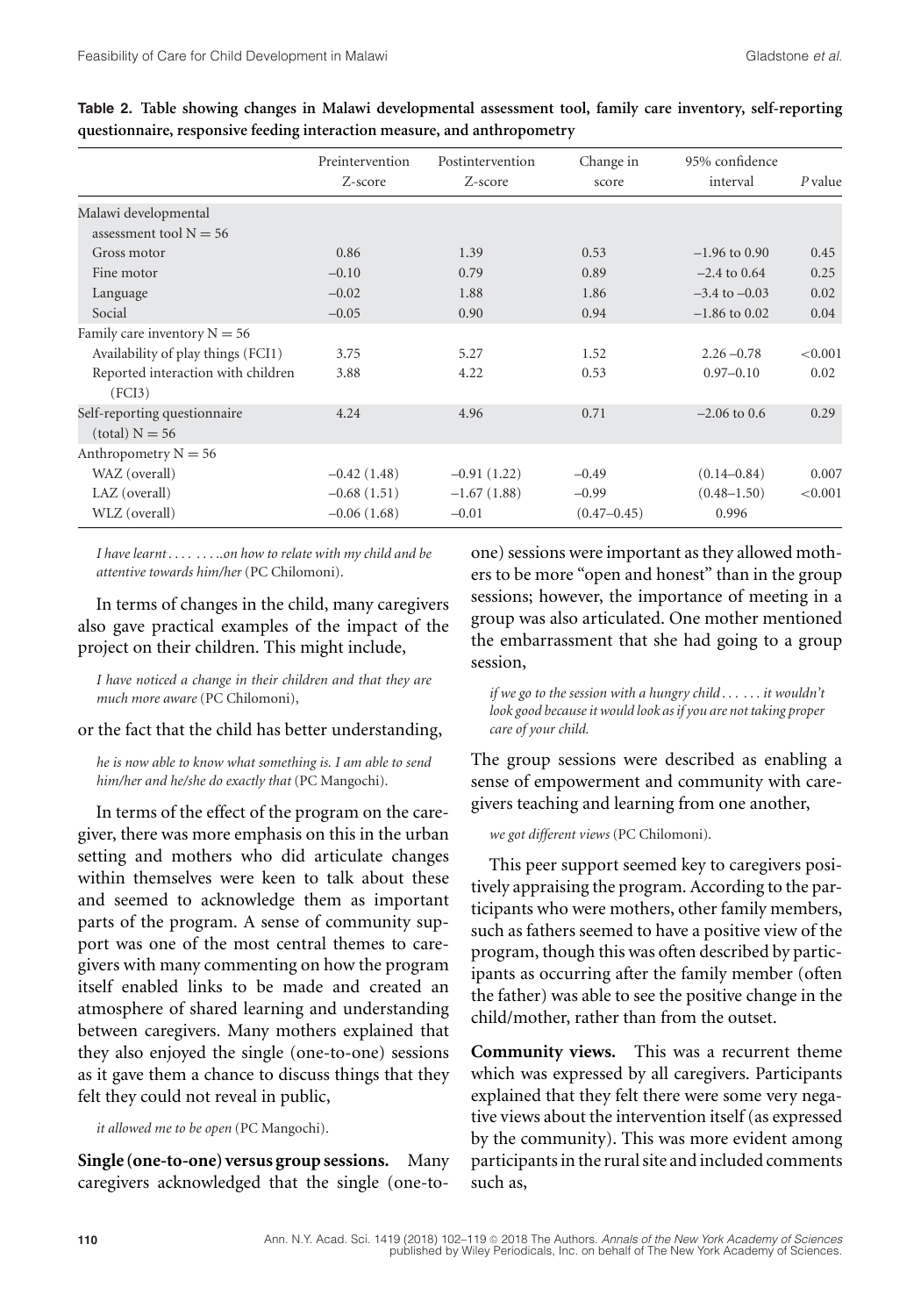### **Table 3. Table showing numbers of group andindividualCCD sessions conducted byHSAs and attended by caregivers in Malawi pilot study**

|                   | Location                                                                                                        |                              | Blantyre                     |                             |                      | Mangochi                     |                      | Both<br>locations  | P value<br>(CI)                  |
|-------------------|-----------------------------------------------------------------------------------------------------------------|------------------------------|------------------------------|-----------------------------|----------------------|------------------------------|----------------------|--------------------|----------------------------------|
| Group<br>sessions | HSA area $N =$ number<br>of caregivers                                                                          | HSA <sub>1</sub><br>$N = 10$ | HSA <sub>2</sub><br>$N = 10$ | HSA <sub>3</sub><br>$N = 9$ | HSA 4<br>$N = 10$    | HSA <sub>5</sub><br>$N = 10$ | HSA 6<br>$N = 10$    | All<br><b>HSAs</b> |                                  |
|                   | Maximum offered<br>(out of 12 suggested in<br>6 months)                                                         | 9(75%)                       | 10(83%)                      | 9(75%)                      | 13 (108%)            | 13<br>$(108\%)$              | $8(66\%)$            | 62<br>$(86.1\%)$   |                                  |
|                   | Total groups offered in<br>each sites in 6 months<br>$(max = 36)$                                               |                              | 28 (77%)                     |                             |                      | 34 (94%)                     |                      |                    |                                  |
|                   | Mean no of groups<br>attended by mothers/6<br>months (SEM)                                                      | 6.7<br>$(4.9 - 8.4)$         | 5.4<br>$(3.7 - 7.1)$         | 5.3<br>$(3.5 - 7.2)$        | $8.7(7-10)$          | 6.2<br>$(4.4 - 7.9)$         | 3.0<br>$(1.8-4.1)$   | 5.9(2.8)           |                                  |
|                   | Mean no of groups<br>(across sites) attended<br>by mothers/6 months<br>(SEM)                                    |                              | 5.8(2.4)                     |                             |                      | 5.9(3.1)                     |                      |                    | 0.88<br>$(-1.53)$ to<br>1.33)    |
|                   | Number of mothers<br>completing $>75\%$ of<br>sessions offered                                                  | 3 (30%)                      | $4(40\%)$                    | $5(50\%)$                   | 2(20%)               | $3(30\%)$                    | $0(0\%)$             | 17(28%)            |                                  |
|                   | Number of mothers<br>completing >75%<br>sessions across sites                                                   |                              | 12<br>$(41.4\%)$             |                             |                      | $5(16.6\%)$                  |                      |                    |                                  |
|                   | Number of mothers<br>completing $>50\%$ of<br>sessions offered                                                  | $6(60\%)$                    | $4(40\%)$                    | $6(60\%)$                   | $5(50\%)$            | $6(60\%)$                    | 2(20%)               | 29 (49%)           |                                  |
|                   | Total number of mothers<br>completing $>75%$ of<br>sessions across sites                                        |                              | 16<br>$(55.2\%)$             |                             |                      | 13<br>$(43.3\%)$             |                      |                    |                                  |
| sessions          | Individual Mean (SEM) number of<br>sessions completed by<br>mothers in 6 months<br>per HSA (potential of<br>12) | 2.4<br>$(1.6 - 3.1)$         | 1.6<br>$(0.9 - 2.2)$         | 2.6<br>$(1.6 - 3.8)$        | 6.9<br>$(5.8 - 7.9)$ | 4.5<br>$(3.5 - 5.5)$         | 3.5<br>$(2.1 - 4.8)$ | 3.6(2.2)           |                                  |
|                   | Mean number of sessions<br>completed by mothers<br>in 6 months per area<br>(potential of 12)                    |                              | 2.2(1.2)                     |                             |                      | 4.9(2.5)                     |                      |                    | < 0.001<br>$(-3.65)$ to<br>1.74) |
|                   | Number of mothers<br>completing $>75%$<br>sessions offered                                                      | 2(20%)                       | $4(40\%)$                    | $3(30\%)$                   | 2(20%)               | $6(60\%)$                    | $3(30\%)$            | 20<br>$(33.8\%)$   |                                  |
|                   | Number of mothers in<br>area completing $>75\%$<br>of sessions offered                                          |                              | $9(31.0\%)$                  |                             |                      | 11<br>$(36.6\%)$             |                      |                    |                                  |
|                   | Number of mothers<br>completing $>50\%$<br>sessions offered                                                     | $5(50\%)$                    | $8(80\%)$                    | $6(60\%)$                   | $8(80\%)$            | $8(80\%)$                    | 3 (30%)              | 36 (61%)           |                                  |
|                   | Number of mothers in<br>area completing 50%<br>of sessions offered                                              |                              | 19<br>$(65.5\%)$             |                             |                      | 19<br>$(63.3\%)$             |                      |                    |                                  |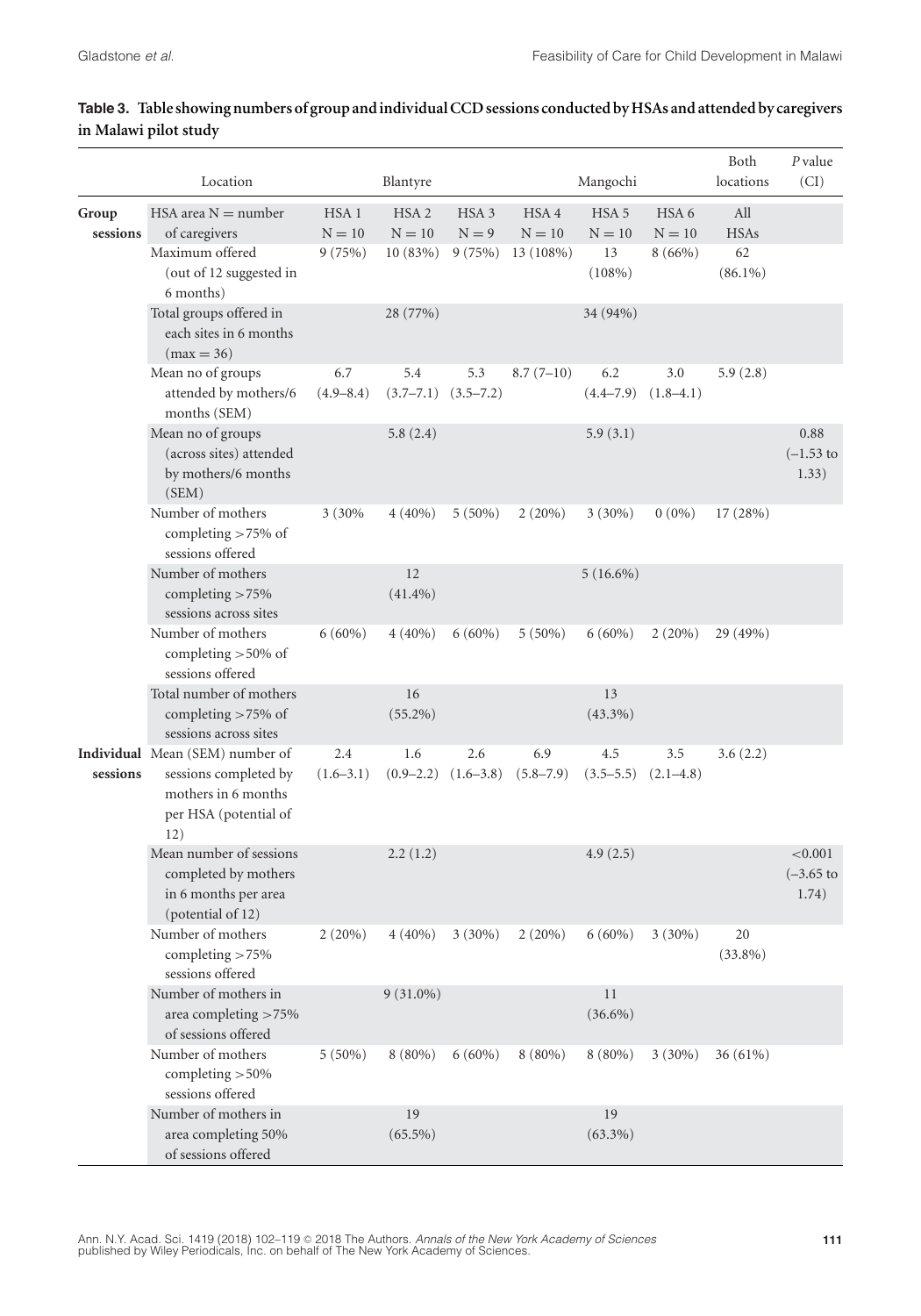#### Examples of quotes Major theme Blantyre Mangochi Changes—mother/ child interaction *Taught how to play with our children Making play materials for them I can be following him/her around until he finishes eating Doing household chores together, the child learns through that I have learnt how to feed the child porridge* Changes—child *My child is now able to eat My child has gained weight I can see that our children have learnt a lot When I tell her to go get something she responds This program has made my child grow healthy* Changes—mother *I have learnt to interact with people I have learnt the importance of it all I have learnt about the six groups of food* Sense of community/ peer support *Everyone came with their own views Most felt relaxed and spoke If you had a problem you were able to tell your friends You can help thereby making the community a better place At first they were shy . . . after meeting several times they got used to it Yes I was relaxed talking We teach each other in groups We can teach others* Group meetings versus single *Single sessions allowed me to be open Group sessions were good because we got different views I was relaxed both in group and home visits We teach each other in groups Those who feel shy, start to feel relaxed I prefer groups as we teach each other* Fathers views—positive *He said it was good realizing our child would benefit He was ok with it once I explained things He was happy He was positive My husband welcomed this project he could see the benefit* Community views *During the first days people would say it was a satanic thing Some would say it wasn't important After I explained they were able to understand We should be able to discuss outside the group to teach others Some people say we are wasting time Some people say they are going to transfuse you blood People were talking about us, perceive us like dogs* Negatives *Meeting when they left their businesses at a standstill Sometimes I would be away when the HSA came* Changes/suggestions *Ideal to meet during the weekends when there isn't much to do Being able to demonstrate on our children to see how they are being fed Meeting the group more frequently* HSAs as leaders *We the parents would agree to do it I think they had a lot on their plate Women from our village . . . could be volunteers Sometimes he wasn't visiting so we weren't*

#### **Table 4. Views of caregivers on acceptability and feasibility of the program**

*learning*

*the HSAs*

*Voluntary people who are willing to work with*

*We can take part (in teaching people) as well*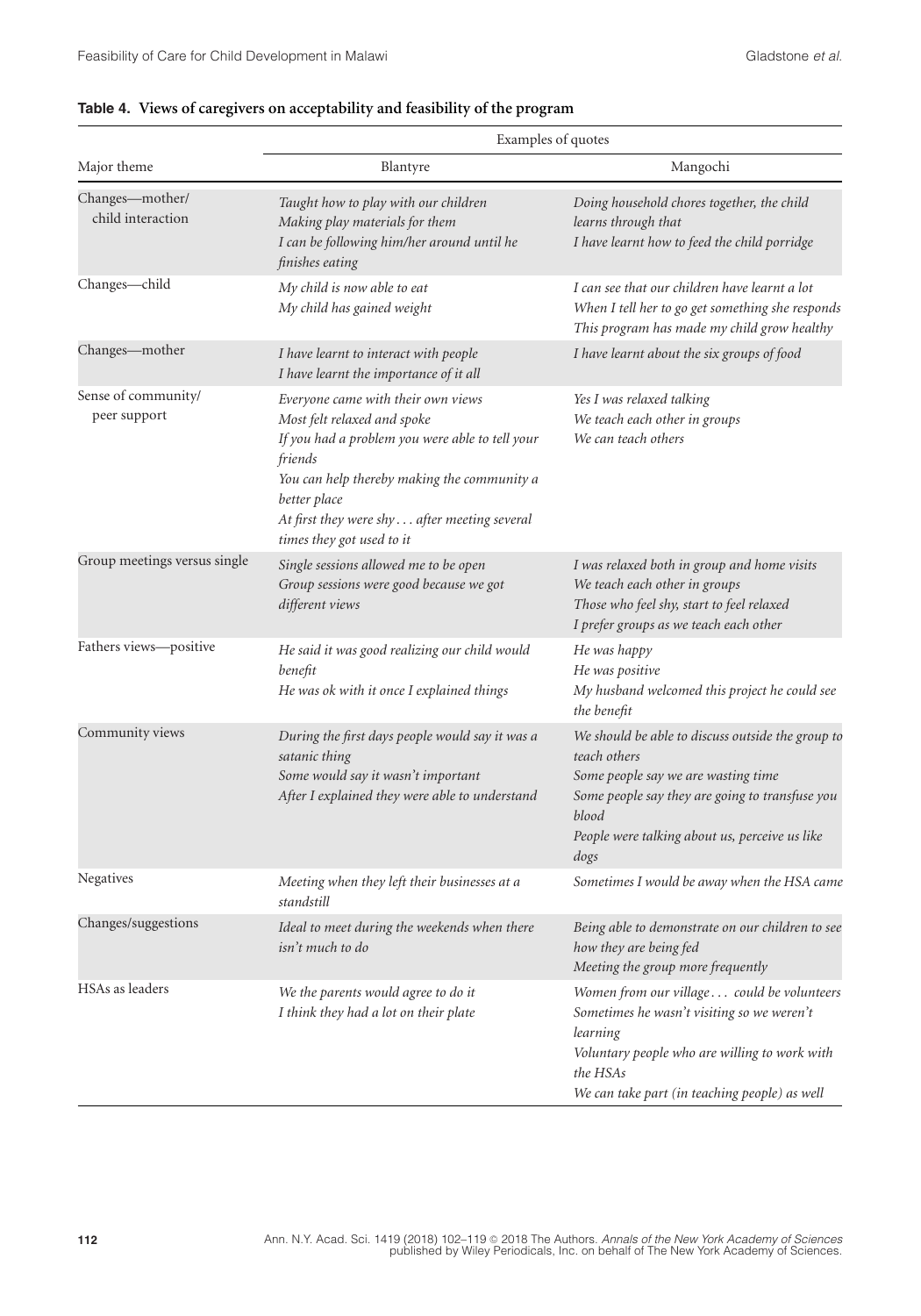*people would say it was a satanic thing but i would say no, if the health workers are facilitating it then it's okay, i will continue with my child,*

and comments relating to the perceptions of other community members such as,

*they treat us like dogs*.

Some caregivers reported that once they explained the purpose to other community members, there was some understanding about its importance. In the urban areas, there were some concerns expressed around leaving businesses to come to a group and the need to take preference to be in the field,

*it was very difficult especially in the maize planting/harvesting period,*

rather than to attend a group session. This highlighted the time pressures faced by caregivers of young infants, particularly where competing demands are important for livelihoods and survival of the wider family.

**Community healthcare workers as leaders.** When caregivers were interviewed, they provided positive feedback on the leadership of HSAs in some cases citing the benefits of being male HSAs (most common in Malawi),

*men are the ones who are good at leading things most of the times* (Chilomoni PC IDI).

But many mothers acknowledged that HSAs were busy and not always reliable. Most caregivers suggested either themselves becoming program champions or other mothers in the village on a voluntary basis,

*aaah, I think something that directly deals with women should be dealt with women* (Chilomoni PC IDI),

but they also recognized the challenges this could present.

### *HSA narratives*

Most HSAs identified the time commitment of the CCD program to be the largest barrier in enabling the program to run well (Table 5). The lack of additional payment for the work involved with the intervention was also identified as a concern by community workers, who identified the possibility of using volunteers to try and spread the workload as an alternative. This was the most negative issue

raised. Most HSAs suggested the use of volunteers to try and spread the workload.

The HSAs also described the timing of the program within the calendar year as to be one of the reasons why the program was less effective to many caregivers who were unable to attend due to other commitments. This was due to the fact that the program ran over the harvesting period (February–May) when caregivers were busy in the field and did not have time to be doing the group work.

**Salary and incentives.** Many of the HSAs described their unhappiness with the lack of incentives provided in the program. This seemed to be a major issue for all of the workers as the funds provided did not cover beyond expenses and "even then it wasn't quite enough." Lack of funding for mobile phone airtime in the urban site and funding for fuel costs in the rural setting appeared to be the financial priorities highlighted by the HSAs.

**Explanation of the project to community mem**bers and leaders. Community healthcare workers described how important explanation of the project was to both community members and leaders in order for a new program such as this to be implemented and be effective in these remote areas. Many HSAs described the positive changes they heard about or saw in the mother and child,

*I have noticed a change in their children and that they are much more aware* (HSA, rural site);

*A lot of the women have been telling me they see a change in their children* (HSA Mangochi).

### **Views from supervisory visits.** Generally, these supervisory visits were positive with praise for the HSA,

*the HSA had confidence as he was discussing with the participant, he tried to emphasize the issue of how nutrition, play and stimulation and communication are integrated and how they help in the development of the child in the next two years,*

### but there were some concerns that the HSAs were sometimes bored of the program:

*the HSAs performance is ok though sometimes is kind of reluctant during the work. It felt like he felt like he was just repeating the same things all the time,*

or that the HSA had forgotten what he or she should be doing,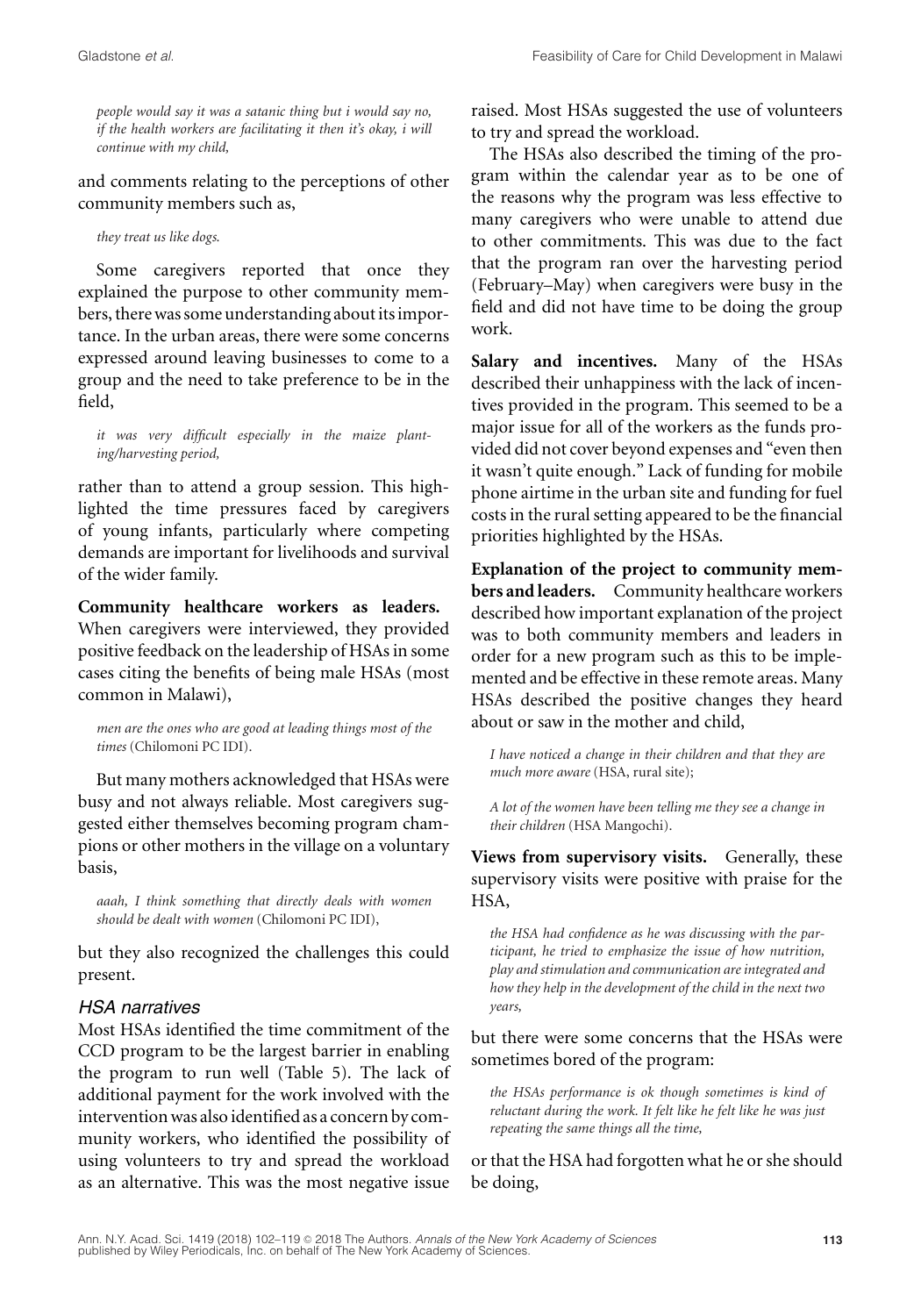|                             | Blantyre                                                                                                                                                                                                                                                      | Mangochi                                                                                                                                                                                                    |
|-----------------------------|---------------------------------------------------------------------------------------------------------------------------------------------------------------------------------------------------------------------------------------------------------------|-------------------------------------------------------------------------------------------------------------------------------------------------------------------------------------------------------------|
| Barrier-<br>time/commitment | We have so much work on our hands<br>We have other work to do<br>We also had other jobs on her hands so it was pretty<br>difficult to balance<br>Suggestions-you could also use the community<br>volunteers to work on my behalf when am busy                 | Time was a barrier as we are also engaged in<br>other work<br>There were no challenges                                                                                                                      |
| Barrier-mothers             | It was very difficult especially in the maize<br>planting/harvesting period<br>Some women would not make themselves available<br>Initial starting time would have been great because<br>come December we would have finished                                  | Here people are busy with field work<br>Some mothers have gone to the field for farming<br>Some mothers used to come late<br>Most of the programs were done during rainy<br>season so they were farming     |
| Salary                      | It would all be used for airtime<br>More money for airtime, more toys for the children<br>Just the airtime<br>All the money would end up buying airtime<br>Toys so that women are able to see what we mean                                                    | The money was little so it could not even reach<br>home<br>The money was really not enough                                                                                                                  |
| Overall positives           | Mothers expressed an interest of joining the group<br>again<br>All in all it was good                                                                                                                                                                         | Yes, I think it was very good                                                                                                                                                                               |
| Explaining the project      | When we sat down with the mothers they<br>understood the good that would come out<br>The old mother's group testified to the goodness to<br>their fellow women<br>In the beginning such as 'this is all satanic,' but<br>right now things are well            | Some people would ask and we would tell them<br>about the project<br>The community $-$ they speculate they will be<br>like Satan is coming<br>The community never thought this project<br>would be possible |
| Changes in<br>mother/child  | Children as well as their mothers have both changes<br>in terms of thinking and behaviour<br>I have noticed a change in their children and that<br>they are much more aware<br>A lot of the women have been telling me they see a<br>change in their children | They can differentiate between green, blue and<br>red cups<br>Yes we saw many difference in both children and<br>mothers from start to end                                                                  |

| Table 5. Views of HSAs on acceptability and feasibility of the program |  |
|------------------------------------------------------------------------|--|
|------------------------------------------------------------------------|--|

*The performance is alright although sometimes he loses track of the themes and needs to be reminded.*

this may indicate potential loss of fidelity with time and the need for ongoing reinforcement of program content.

### **Discussion**

This study demonstrates an example of how beneficial the use of a feasibility and pilot study when conducted in a logical and detailed way can be. In using this detailed approach, we have been able to develop a program that was more specific and tailored to Malawian caregivers and their needs (phase I: development phase), have been able to evaluate not just the effect sizes of the intervention on our pilot group (for further studies) but also the fidelity of the implementation (phase II: intervention intensity, adherence, recruitment and retention, timings, and place of visits), and then a final phase of study (phase III: evaluative phase) looking at the acceptability and barriers to conducting a program in the longer term. Without this detailed work, we will not be able to scale up a program that will be feasible, sustainable, and acceptable in the longer term.

We have created a program with both group and individual sessions, which we felt could be provided by HSAs. We utilized themes raised in our extensive qualitative work to create a program that would be specific and focused on these themes. There were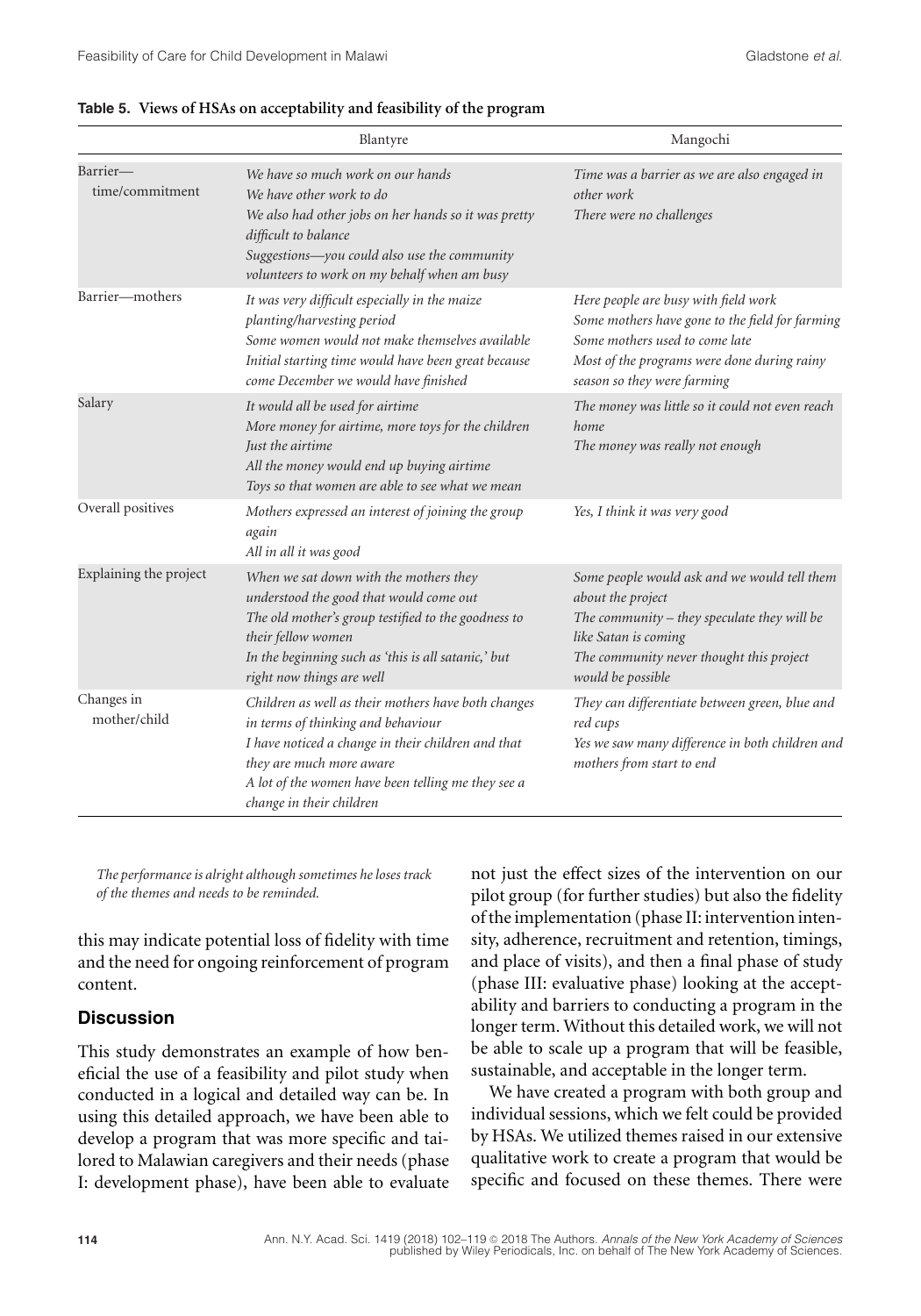| Approach to implementation                                           | Outcome from CCD feasibility study, Malawi                                                                                                                                                                                                                                                                                                                                                                                                                          | For future scaling up                                                                                                                                                                 |
|----------------------------------------------------------------------|---------------------------------------------------------------------------------------------------------------------------------------------------------------------------------------------------------------------------------------------------------------------------------------------------------------------------------------------------------------------------------------------------------------------------------------------------------------------|---------------------------------------------------------------------------------------------------------------------------------------------------------------------------------------|
| Group or individual visit method<br>of implementation?               | Group implementation of CCD was feasible,<br>enjoyable, and attendance was over 50%.<br>Many younger mothers, some with depression<br>attended.<br>Individual sessions are more time-consuming<br>although beneficial.                                                                                                                                                                                                                                              | Implementation of CCD through<br>women's groups in the community<br>run through women community<br>leaders.                                                                           |
| Content of sessions                                                  | Nutrition and developmental stimulation, play,<br>and responsivity were all possible to discuss in<br>the group; however, topics were repetitive.                                                                                                                                                                                                                                                                                                                   | Additional topics were suggested<br>including women's income<br>generation methods which can be<br>added into the content of sessions.                                                |
| Implementation of CCD<br>intervention to mothers                     | Lack of time for HSAs to implement CCD<br>training directly to mothers due to conflicting<br>roles and time commitments: Only 14% of<br>total population of women and children in<br>catchment areas were provided with CCD<br>training when program was included in HSA<br>monthly schedule.<br>Women formed their own committees in groups<br>with lead, communicator, and secretary.<br>Women felt that other women in the community<br>could lead these groups. | Women community leaders can be<br>trained to run their own groups<br>with the creation of their own<br>committees to enable universal<br>coverage of intervention.                    |
| Timing and location of<br>implementation of CCD                      | Commitments from mothers relating to work in<br>the household important to consider.<br>Location was variable but equally feasible.                                                                                                                                                                                                                                                                                                                                 | Groups best organized by mothers at<br>time which suits mothers-usually<br>after work in home done in<br>afternoons.<br>Women to organize location on their<br>own.                   |
| Supervision of CCD<br>implementation through<br>women's groups       | HSAs seen as respected members of the<br>community and listened to by community<br>members and women.<br>HSAs had time to review groups once a week.                                                                                                                                                                                                                                                                                                                | HSAs to supervise women's groups in<br>each village.                                                                                                                                  |
| Which cadre of worker to<br>supervise CCD work in future             | Ministry of Gender and Social Welfare workers<br>less prominent but have specific training and<br>remit in ECD (seen by community leaders and<br>chiefs as those who should lead on ECD) but<br>Ministry of Health HSAs much more<br>common and available.                                                                                                                                                                                                          | ECD or HSA workers to supervise<br>women's groups in each village.                                                                                                                    |
| Need for community engagement<br>through men/leaders in<br>community | Stigma relating to conducting programs<br>promoting "play" an issue. Mothers seen<br>within themselves as being lazy for not being<br>at home working.                                                                                                                                                                                                                                                                                                              | Programs to take place at times which<br>suit mothers.<br>Need for community engagement<br>through supervisors with village<br>health committee and village<br>leadership structures. |
| How often                                                            | HSAs only managed one group per month,<br>whereas women were happy to meet more<br>regularly on their own.                                                                                                                                                                                                                                                                                                                                                          | One group per week can be<br>implemented through women<br>leaders but HSA or ECD worker to<br>supervise once a month.                                                                 |

### **Table 6. Approaches to implementation and key lessons learned for future scaling up from Malawi CCD pilot and feasibility study**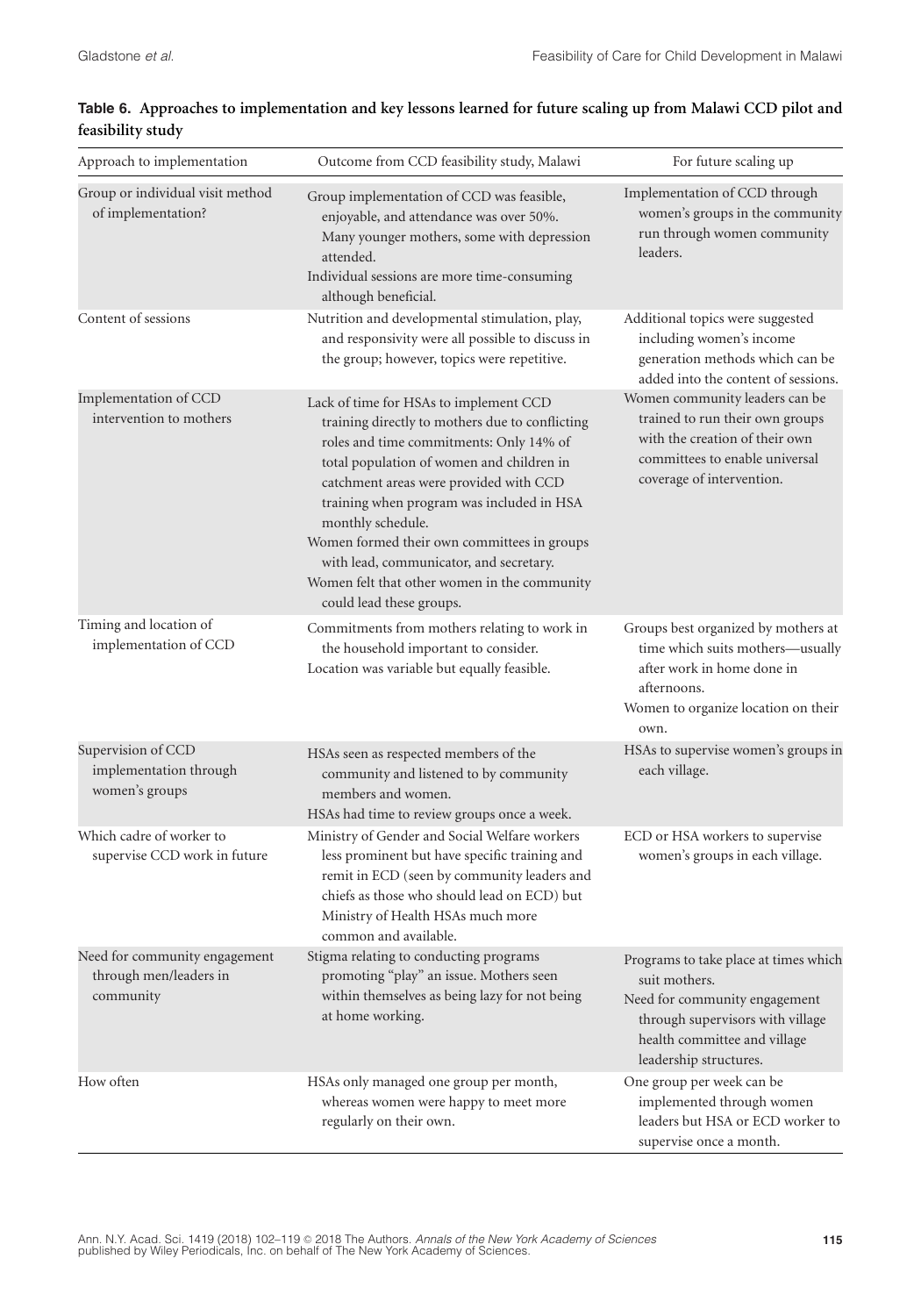no issues about the content of the sessions when they were conducted, although some community healthcare workers identified that the core content of the CCD package was repetitive to parents when provided twice a month and that the content needed to be developed or changed further over time. In future programs, regular supervisory visits to plan sessions to think through how to bring local agendas into each session to provide some variety to the sessions might be helpful.

In our early census work, we have identified significant challenges with coverage of a universal program of CCD in a real-world setting through HSAs in Malawi. In each district, HSAs are employed to conduct a wide variety of health task and roles for all members of the community.13,14,34 In our study, the number of children under the age of 2 in all our areas covered by the six HSAs amounted to 420, roughly seven times the population that the HSAs demonstrated they could manage when asked to conduct groups in real-life settings in Malawi. Our findings indicate that due to the high existing workload of HSAs it is not feasible for them to actually conduct individual CCD visits and groups for every child under age 2 in their catchment area. It is clear that future efforts to scale up a program need to find another cadre of staff who can do the actual individual visits and groups in order to target all children (e.g., take shifting through volunteer caregivers from the community) with HSAs playing a supervisory role. Another option might be to only include certain children who are more at-risk (e.g., have lower nutritional indices and less enabling socioeconomic indices) and should be targeted through the training of HSAs. HSAs certainly may benefit from training; and the learnings from the CCD programs, which promotes strengthening of relationships and building of observational skills linked to maternal child interaction, will be beneficial for their day to day care of the children and families they do see. Both of these options could be piloted in a further study prior to scaling up. It was clear that the HSAs were very busy and lacked enough time to conduct our program. Our fidelity data clearly showed that the HSAs managed approximately 87% of the groups but only 67% of the individual sessions. They had competing interests particularly from other programs that were better incentivized than our program. Another cadre of worker or a volunteer who is supervised by an HSA

or an ECD program lead may enable better cover and time for the program.

While we had excellent recruitment of participants within our study, problems with retention and adherence to groups developed as the study progressed. The mothers created times of day for the program where they felt they could best manage it (after conducting housework and other responsibilities) in a location that worked best for them and which the HSA could attend easily. Despite this, many caregivers managed only to attend half or fewer of the sessions due to competing interests, in particular harvesting, attending funerals, and caring for other relatives.

Although our pilot study had only 59 participants, we have demonstrated that our outcome measures demonstrated significant changes in language development on the MDAT as well as significant changes on the FCIs. Both these measures were feasible to use as an outcome measure and showed good validity in this setting. With this small sample size, we have not adjusted for covariables such as socioeconomic status, education, and frequency of group or individual intervention. We identified no significant change in the SRQ although 20% of caregivers screened positive for depression (SRQ cutoff *>*8). While participatory women's groups in lowand middle-income countries, such as India, have been associated with some improvement in depressive symptomatology, the intervention may not have been specific enough to target the mental health needs of this subgroup of caregivers, which warrants further investigation.<sup>35</sup>

Our study has highlighted the need to adapt the implementation of the CCD program to the Malawi context, on the basis of our findings during the feasibility (phase II) and evaluation (phase III) studies. Although we conducted community sensitization at the beginning and end of the study with chiefs and leaders in all villages where the CCD study took place, we did not continue to conduct regular community groups with community members and fathers during the implementation phase of the study. The feedback we received from caregivers regarding community perceptions of the program indicates that further scaling up requires more assertive engagement with community leadership and more frequent communication to improve the provision of information and facilitate community understanding of the intervention. This may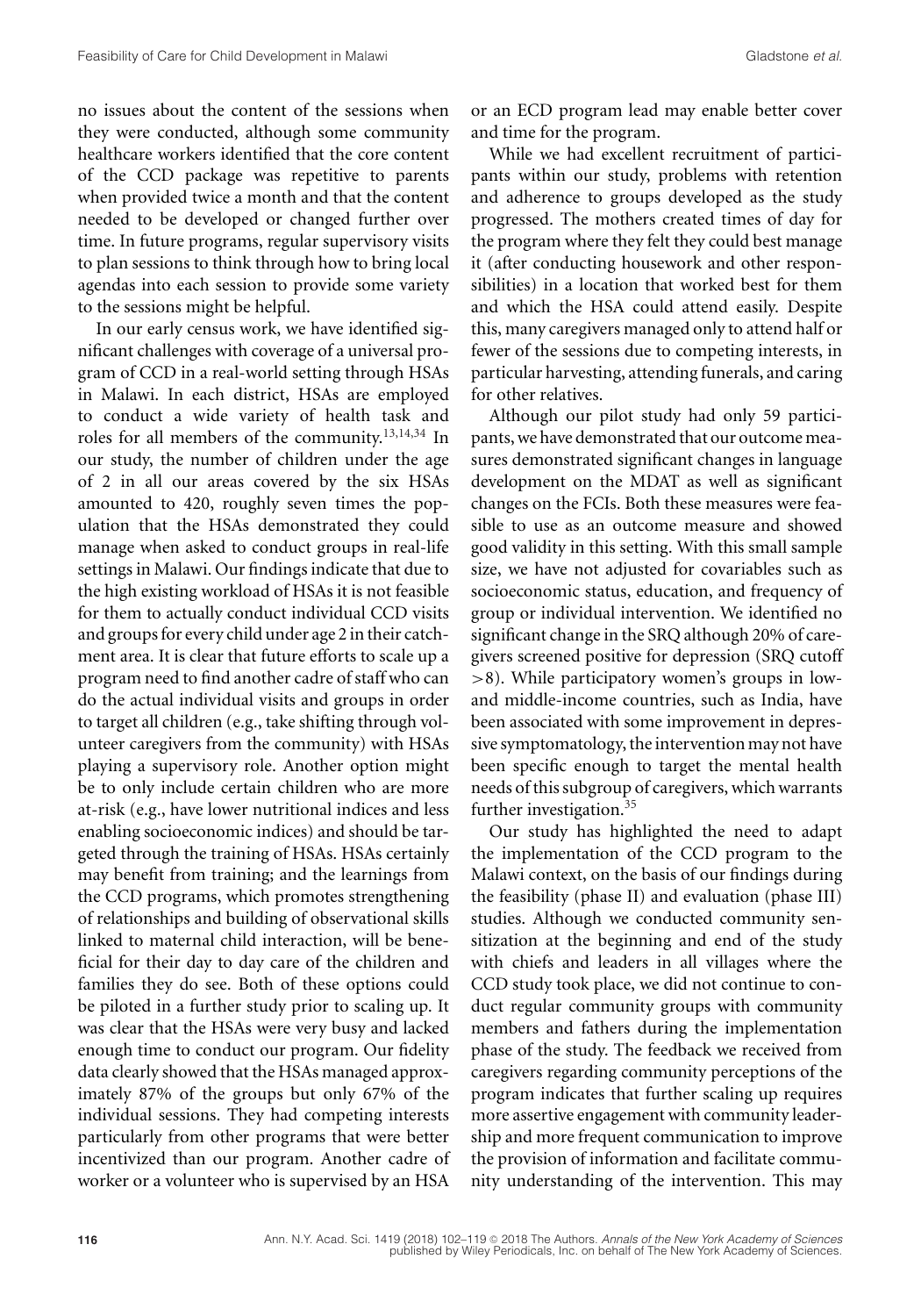### **Box 1.**

#### **Key messages**

- Few studies have undertaken detailed mixed methods research to understand the barriers and facilitators to enabling parents and caregivers to benefit from programs that encourage child stimulation, early
- responsive communication, and nutrition and are very limited particularly in African settings.<br>• Often studies do not undertake research to identify how early child development stimulation programs
- can be provided in a sustainable way through existing health or social welfare systems. Without this understanding, it is not possible to integrate programs which will be sustainable and acceptable in resource-limited settings.

### **What this paper adds**

- Programs that encourage child stimulation, early responsive communication, and nutrition in a very
- resource-poor setting in Malawi are acceptable both by parents and health surveillance assistants. Measurements using culturally valid simple tools for assessing early child development alongside family
- care indicators can show sensitivity to change and can be used in scaled up programs. The burden on time for health surveillance assistants to undertake this program is high and other cadres of workers supported through health surveillance assistants may enable sustainable systems.

improve acceptability and adherence to future interventions.

We highlight the lessons learned from the CCD pilot and feasibility study and the approaches to implementation that may enhance the program in the future (Table 6). The feasibility study demonstrated the added advantage of utilizing a group method, alongside individual intervention, and highlighted alternative providers such as local women leaders in the community. This could enable greater flexibility in timing and location of interventions that can be provided by a community healthcare worker and improve uptake and participation in the community. Further assessment of the appropriate cadre of worker to supervise such a community-led intervention is required, particularly whether this would be best suited to an ECD worker or senior community healthcare worker. Other suggestions to improve the intervention package included incorporating income-generating activities (possibly microfinance) through and within the group. This may assist with addressing the competing demands that caregivers face, and improve other aspects of family and community welfare and functioning, but requires careful further investigation.

Our study is one of the first to provide a detailed approach for understanding the feasibility of the CCD in a real-world setting in Africa. The strength of the study is the mixed methods approaches that were taken. This was shaped by maintaining a clear process for undertaking the study through the MRC framework for complex interventions. We undertook extensive early qualitative work to adapt the training package, piloted the tool, used detailed processes to understand fidelity of the implementation, and conducted assessments of acceptability of the program. The study only reports on the planned piloting of the CCD package with 60 families in rural and urban settings in Malawi, a process we felt was important prior to undertaking a larger study. The numbers in this study provide us with information for a future larger trial; however, larger numbers would have provided better information, particularly with regard to responses from the intervention. At this stage, we did not conduct a randomized trial with a control group. Future studies would benefit from this type of design, likely conducted as a step-wedge waitlist-type model. Our study has demonstrated the difficulties in providing the CCD package through HSAs. A study to undertake the same detailed research procedures but with another type of worker would have been incredibly beneficial to conduct simultaneously. This will be needed prior to any future scaling up of our program.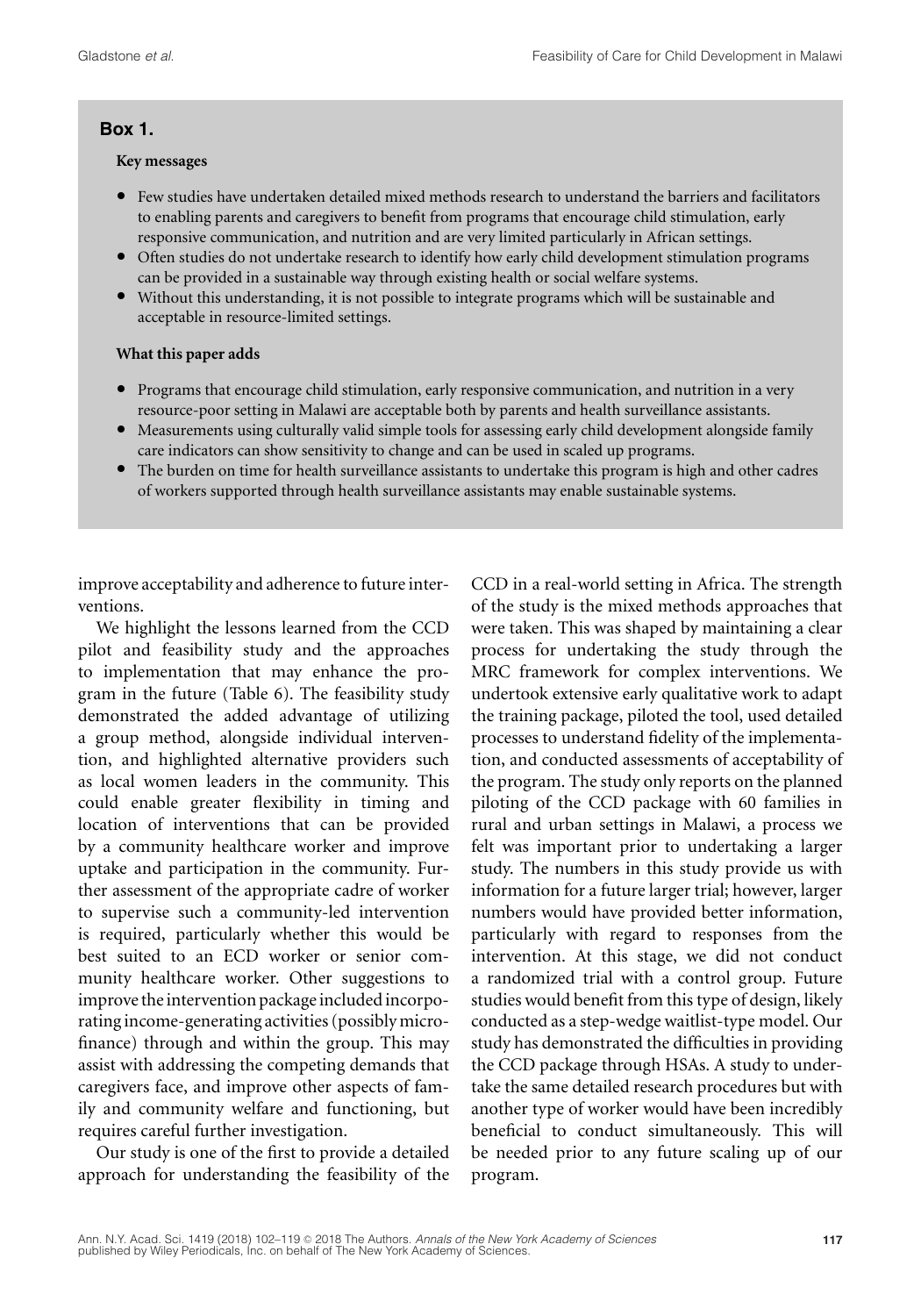### **Acknowledgments**

This paper was invited to be published individually and as one of several others as a special issue of *Ann. N.Y. Acad. Sci.* (Vol. **1419**: 1–271, 2018). The special issue was developed and coordinated by Aisha K. Yousafzai, Frances Aboud, Milagros Nores, and Pia Britto with the aim of presenting current evidence and evaluations on implementation processes, and to identify gaps and future research directions to advance effectiveness and scale-up of interventions that promote young children's development. A workshop was held on December 4 and 5, 2017 at and sponsored by the New York Academy of Sciences to discuss and develop the content of this paper and the others of the special issue. Funding for open access of the special issue is gratefully acknowledged from UNICEF and the New Venture Fund.

We would like to acknowledge the support from the College Medicine in Malawi who provided the infrastructure to make this project possible. We would also like to thank the caregivers, children, health surveillance assistants, and other professionals working in the community with families and children who took their time to be part in this study. M.G. is responsible for the integrity of the data in this study. M.G. would like to acknowledge the funding sources which supported her during this period of research. This includes an NIHR Academic Clinical Lectureship (951) as well as a Wellcome Trust Biosciences fellowship 097826/Z/11/Z and an Academy Medical Sciences Starter Grant (AMS SCGL6).

### **Supporting information**

Additional supporting information may be found in the online version of this article.

**Figure S1**. Structure of group sessions (A) and themes for part 1 of each group session (B) in the Malawian version of the CCD.

**Table S1**. Sampling framework for focus groups and semistructured interviews with caregivers and health workers to understand acceptability of the CCD pilot in Malawi.

### **Competing interests**

The authors declare no competing interests.

- 1. Black,M.M., S.P.Walker, L.C.H. Fernald,*et al*. 2017. Advancing early childhood development: from science to scale 1: early childhood development coming of age: science through the life course. *Lancet* **389:** 77–90.
- 2. WHO & UNICEF. 2012. Care for child development: improving the care for young children. Geneva: World Health Organization. New York: United Nations Children's Fund.
- 3. Vazir, S., P. Engle, N. Balakrishna, *et al*. 2013. Clusterrandomized trial on complementary and responsive feeding education to caregivers found improved dietary intake, growth and development among rural Indian toddlers. *Matern. Child Nutr.* **9:** 99–117.
- 4. Aboud, F.E. & S. Akhter. 2011. A cluster randomised evaluation of a responsive stimulation and feeding intervention in Bangladesh. *Pediatrics* **127:** e1191–e1197.
- 5. Yousafzai, A.K., M.A. Rasheed, A. Rizvi, *et al*. 2014. Effect of integrated responsive stimulation and nutrition interventions in the Lady Health Worker programme in Pakistan on child development, growth, and health outcomes: a clusterrandomised factorial effectiveness trial. *Lancet* **384:** 1282– 1293.
- 6. Yousafzai, A.K. & F. Aboud. 2014. Review of implementation processes for integrated nutrition and psychosocial stimulation interventions. *Ann. N.Y. Acad. Sci.* **1308:** 33–45.
- 7. Cooper, P.J., M. Tomlinson, L. Swartz,*et al*. 2009. Improving quality of mother–infant relationship and infant attachment in socioeconomically deprived community in South Africa: randomised controlled trial. *BMJ* **338:** b974.
- 8. Boivin, M.J., P. Bangirana, N. Nakasujja, *et al*. 2013. A year-long caregiver training program improves cognition in preschool Ugandan children with human immunodeficiency virus. *J. Pediatr.* **163:** 1409–1416.e1–5.
- 9. Kerber, K.J., J.E. de Graft-Johnson, Z.A. Bhutta, *et al*. 2007. Continuum of care for maternal, newborn, and child health: from slogan to service delivery. *Lancet* **370:** 1358–1369.
- 10. Collins, P.Y., V. Patel, S.S. Joestl,*et al*. 2011. Grand challenges in global mental health. *Nature* **475:** 27–30.
- 11. National Statistics Office, Zomba, Malawi. 2005. Malawi demographic and health survey 2004. pp. 1–40. Calverton, MD: Measure DHS (Demographic and Health Survey) ORC Macro.
- 12. Manafa, O., E. McAuliffe, F. Maseko, *et al*. 2009. Retention of health workers in Malawi: perspectives of health workers and district management. *Hum. Resour. Health* **7:** 65.
- 13. Kok, M.C. & A.S. Muula. 2013. Motivation and job satisfaction of health surveillance assistants in Mwanza, Malawi: an explorative study. *Malawi Med. J.* **25:** 5–11.
- 14. Chikaphupha, K.R.,M.C. Kok, L. Nyirenda,*et al*. 2016.Motivation of health surveillance assistants in Malawi: a qualitative study. *Malawi Med. J.* **28:** 37–42.
- 15. Phuka, J., K. Maleta, M. Thomas, *et al*. 2014. A job analysis of community health workers in the context of integrated nutrition and early child development. *Ann. N.Y. Acad. Sci.* **1308:** 183–191.
- 16. Munthali, A.C., P.M. Mvula & L. Silo. 2014. Early childhood development: the role of community based childcare centres in Malawi. *Springerplus* **3:** 305.